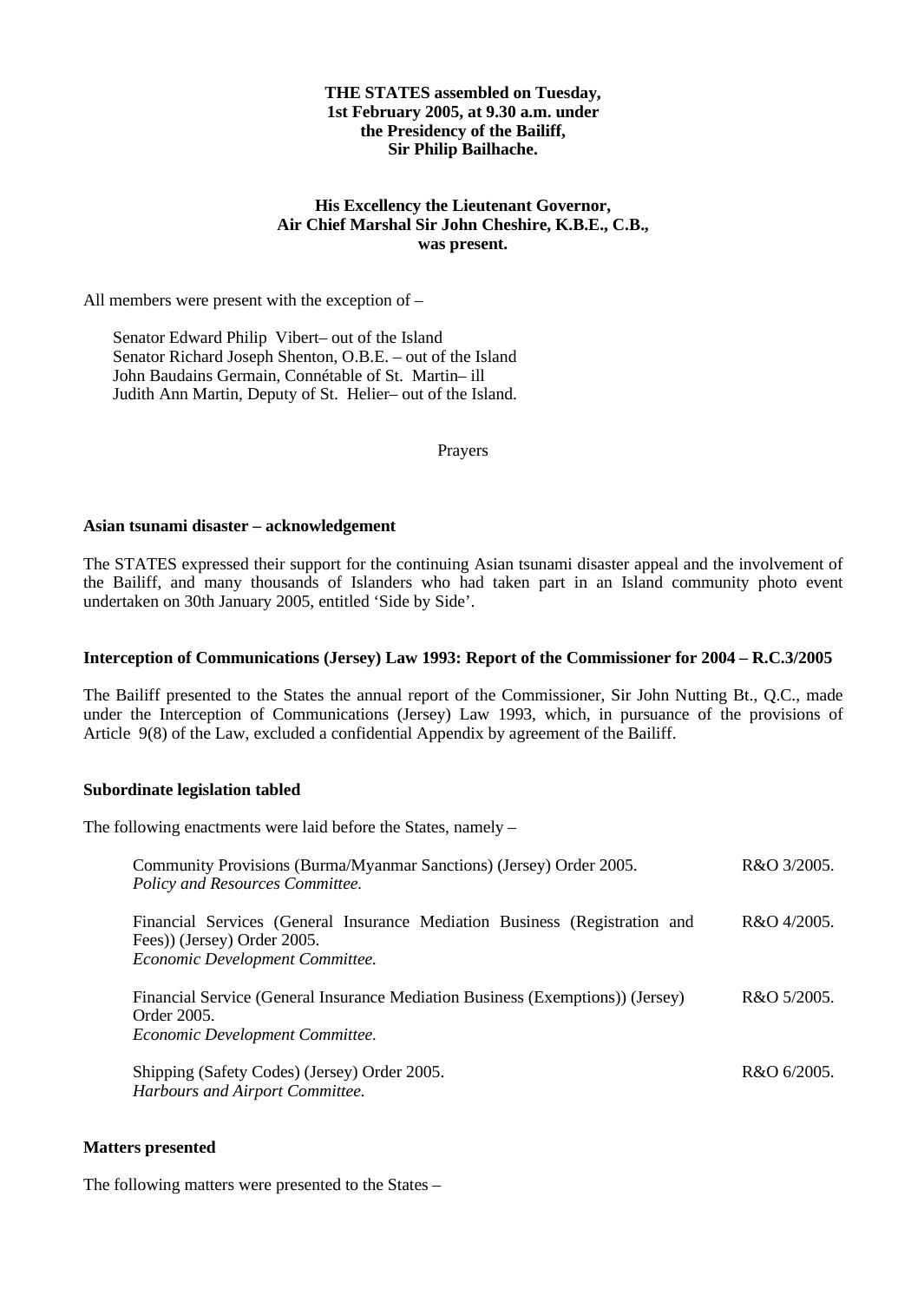| <b>States Rental Waiting List.</b>                                                                                                                           | R.C.4/2005.             |
|--------------------------------------------------------------------------------------------------------------------------------------------------------------|-------------------------|
| Presented by the Housing Committee.                                                                                                                          |                         |
| Postal Services (Jersey) Law 2004: Directions and Guidance to the JCRA under<br>Article 9.                                                                   | R.C.5/2005.             |
| Presented by the Economic Development Committee.                                                                                                             |                         |
| A People's Advocate (P.202/2004): comments.<br>Presented by the Privileges and Procedures Committee.                                                         | P.202/2004.<br>Com.(3)  |
| A People's Advocate (P.202/2004): comments.<br>Presented by the Finance and Economics Committee.                                                             | P.202/2004.<br>Com.(4)  |
| Referendum: Composition of the States Assembly (P.1/2005) – comments.<br>Presented by the Policy and Resources Committee.                                    | P.1/2005. Com.          |
| Referendum: Composition of the States Assembly (P.1/2005) – comments.<br>Presented by the Finance and Economics Committee.                                   | P.1/2005. Com.<br>(2)   |
| Connétables: voluntary re-election in 2005 (P.3/2005) – comments.<br>Presented by the Connétable of St. Martin.                                              | P.3/2005. Com.          |
| Draft Amendment (No. 28) of the Standing Orders of the States of Jersey<br>$(P.5/2005)$ : comments.<br>Presented by the Privileges and Procedures Committee. | P.5/2005. Com.          |
| Field 690A, Maufant, St. Martin: sale of rights (P.20/2005) comments.<br>Presented by the Environment and Public Services Committee.                         | P.20/2005. Com.         |
| Jersey Tourism: relocation and lease of new office accommodation (P.22/2005) –<br>comments.                                                                  | P.22/2005. Com.         |
| Presented by the Environment and Public Services Committee.                                                                                                  |                         |
| The following matters were presented on $25$ th January $2005 -$                                                                                             |                         |
| Public and private sector construction workflow projections.<br>Presented by the Economic Development Committee.                                             | R.C.2/2005.             |
| Waste Management Strategy: Shadow Scrutiny Panel Interim Report.<br>Presented by Senator E.P. Vibert.                                                        | S.R.1/2005.             |
| A People's Advocate (P.202/2004): comments.<br>Presented by the Policy and Resources Committee.                                                              | P.202/2004.<br>Com.(2). |

THE STATES ordered that the said reports be printed and distributed.

#### **Matters noted – land transactions**

THE STATES noted an Act of the Finance and Economics Committee dated 13th January 2005, showing that, in pursuance of Standing Orders relating to certain transactions in land, the Committee had approved –

 as recommended by the Education, Sport and Culture Committee, the proposed purchase from Mr. Patrick Joseph McCarthy and Mrs. Jane Caroline McCarthy, née Armitage, of the southern part of Field No. 263A, Grouville, (measuring approximately 0.33.0 vergée), for a consideration of£4,125 for the unencumbered freehold title of the land, (as shown on Planning and Environment Drawing No. 95/2). In addition, the public would also be responsible for meeting the vendor's legal costs, which were estimated not to exceed £1,000.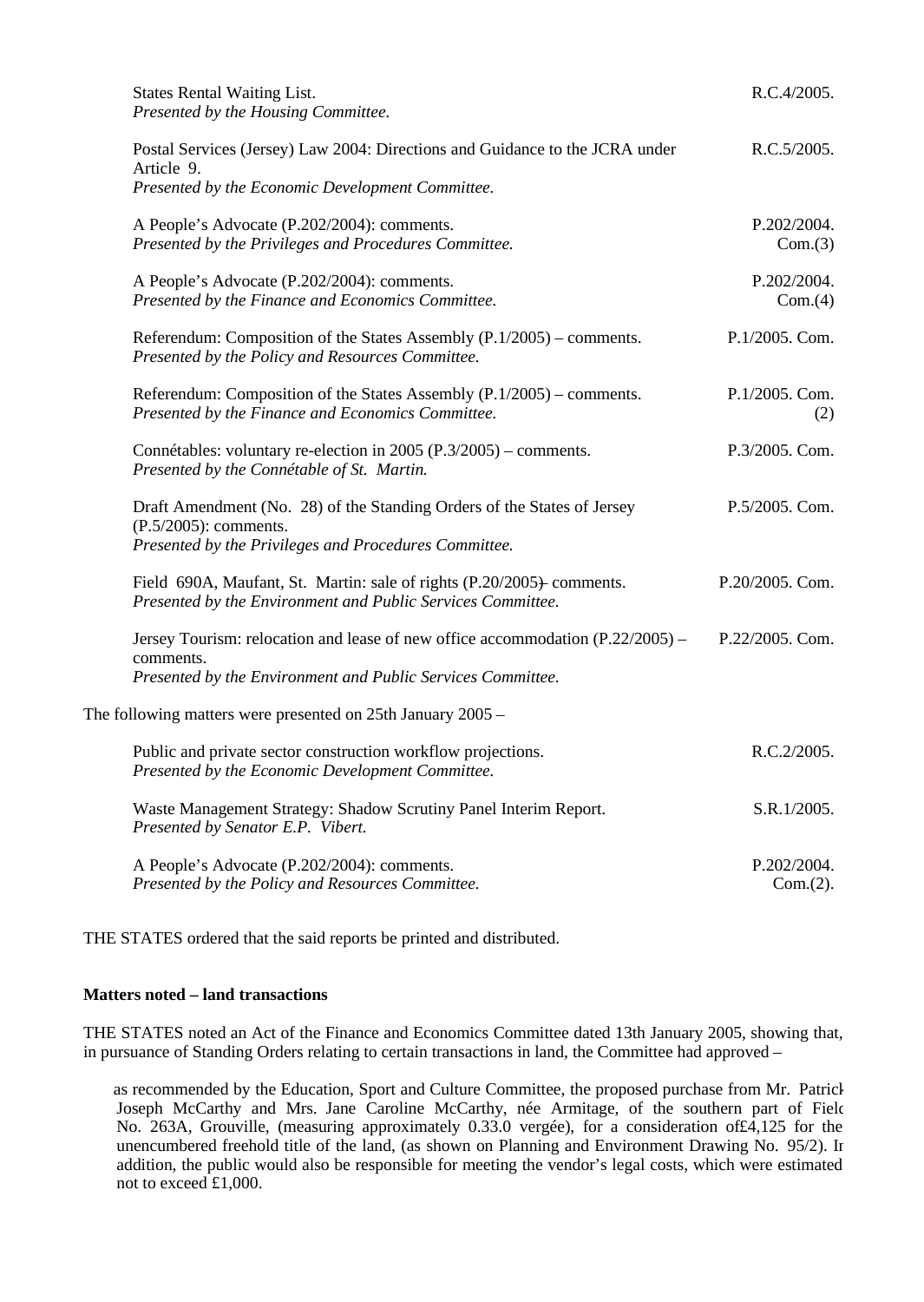# **Matters noted – acceptance of tender**

THE STATES noted an Act of the Finance and Economics Committee dated 27th January 2005, showing that, in pursuance of Rule 5 of the Public Finances (General) (Jersey) Rules 1967, as amended, the Committee had noted that  $-$ 

- (a) the Harbours and Airport Committee had, by Act dated 28th July 2004, accepted the lowest tender received for the New North Quay concrete repairs, namely that submitted by Geomarine Limited in the sum of £1,279,793 in a contract period of  $\overline{42}$  weeks;
- (b) the Education, Sport and Culture Committee had accepted the lowest tender received for the redevelopment of St. Clements School, namely that submitted by Camerons Limited in the sum of  $£4,248,531,00$  in a contract period of 65 weeks.

# **Matters lodged**

The following matters were lodged "au Greffe" –

| Draft Règlement (200-) (Abrogation) sur les Portefaix.<br>Presented by the Harbours and Airport Committee.                                                                                   | P.16/2005.                        |
|----------------------------------------------------------------------------------------------------------------------------------------------------------------------------------------------|-----------------------------------|
| Senatorial elections 2005: reduced term of office.<br>Presented by Deputy of St. Martin.                                                                                                     | P.17/2005.                        |
| Draft Employment (Jersey) Law 2003 (Appointed Day) Act 200-.<br>Presented by the Employment and Social Security Committee.                                                                   | P.18/2005.                        |
| Draft Employee Relations (Jersey) Law 200-.<br>Presented by the Employment and Social Security Committee.                                                                                    | P.19/2005.                        |
| Field 690A, Maufant, St. Martin: sale of rights.<br>Presented by the Housing Committee.                                                                                                      | P.20/2005.                        |
| Former Jersey College for Girls, Rouge Bouillon, St. Helier: transfer of<br>administration.<br>Presented by the Education, Sport and Culture Committee.                                      | P.21/2005.                        |
| Jersey Tourism: relocation and lease of new office accommodation.<br>Presented by the Economic Development Committee.                                                                        | P.22/2005.                        |
| The following matters were lodged on $25$ th January $2005 -$                                                                                                                                |                                   |
| Field 812A, Bagot Manor Farm, St. Saviour: rezoning.<br>Presented by the Environment and Public Services Committee.                                                                          | P.12/2005.<br>$(re\text{-}issue)$ |
| Environment Committee: establishment.<br>Presented by Deputy G.C.L. Baudains of St. Clement, and referred to the Policy<br>and Resources and the Environment and Public Services Committees. | P.13/2005.                        |
| Draft Jersey Overseas Aid Commission (Jersey) Law 200-.<br>Presented by the Overseas Aid Committee.                                                                                          | P.14/2005.                        |
| Draft Termination of Pregnancy (Amendment) (Jersey) Law 200-.<br>Presented by the Health and Social Services Committee.                                                                      | P.15/2005.                        |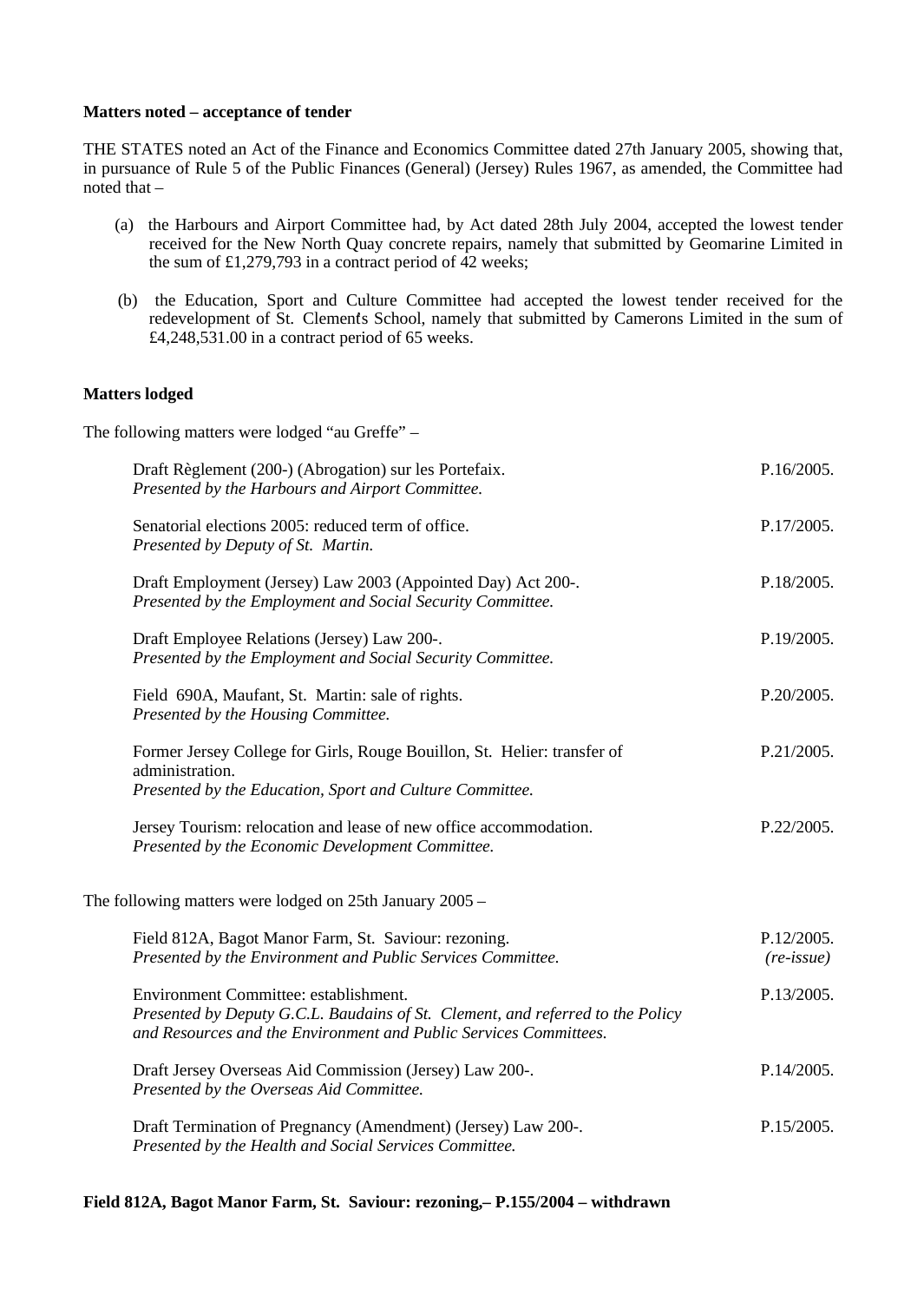THE STATES noted that, in accordance with Standing Order 22(3), the President of the Environment and Public Services Committee had instructed the Greffier of the States to withdraw the proposition regarding Field 812A, Bagot Manor Farm, St. Saviour: rezoning, (P.155/2004 lodged au Greffe" on 14th September 2004), the Committee having lodged a revised proposition on 25th January 2005.

# **Windfarm near Les Ecrehous, – P.8/2005 l- withdrawn**

THE STATES noted that, in accordance with Standing Order 22(3), the President of the Policy and Resources Committee had instructed the Greffier of the States to withdraw the proposition regarding Windfarm near Les Ecrehous, (P.8/2005 lodged "au Greffe" on 18th January 2005), the Committee having presented a revised proposition at the present meeting.

# **Arrangement of Public Business for the present meeting**

THE STATES, adopting a proposition of Deputy Maurice François Dubras of St. Lawrence, agreed tha matters set down for consideration at the present meeting should be considered in the following order –

| Shadow Scrutiny Panels: appointment of member.<br>Privileges and Procedures Committee.                                                                                                                |                   |
|-------------------------------------------------------------------------------------------------------------------------------------------------------------------------------------------------------|-------------------|
| Windfarm near Les Ecrehous.<br>Policy and Resources Committee.                                                                                                                                        |                   |
| Draft Medicines (Amendment No. 2) (Jersey) Law 200.<br>Lodged: 7th December 2004.<br><b>Health and Social Services Committee.</b>                                                                     | P.214/2004.       |
| Draft Housing (General Provisions) (Amendment No. 21) (Jersey) Regulations<br>$200-.$<br>Lodged: 14th December 2004.<br>Housing Committee.                                                            | P.226/2004.       |
| Jersey Police Complaints Authority: appointment of members.<br>Lodged: 21st December 2004.<br>Home Affairs Committee.                                                                                 | P.232/2004.       |
| H.M. Prison, La Moye: cell block, kitchen, electrical substation and fuel farm-<br>approval of drawings.<br>Lodged: 4th January 2005.<br>Home Affairs Committee.                                      | P.2/2005.         |
| H.M. Prison, La Moye: cell block, kitchen, electrical substation and fuel farm-<br>approval of drawings $(P.2/2005)$ – comments.<br>Presented: 18th January 2005.<br>Finance and Economics Committee. | $P.2/2005$ . Com. |
| Senatorial Elections 2005.<br>Lodged: 7th December 2004.<br>Deputy P.N. Troy of St. Brelade.                                                                                                          | P.221/2005.       |
| Connétables: voluntary re-election in 2005.<br>Lodged: 4th January 2005.<br>Senator M.E. Vibert                                                                                                       | P.3/2005.         |
| Connétables: voluntary re-election in 2005 (P.3/2005) – comments.<br>Presented: 1st February 2005.<br>Connétable of St. Martin.                                                                       | P.3/2005. Com.    |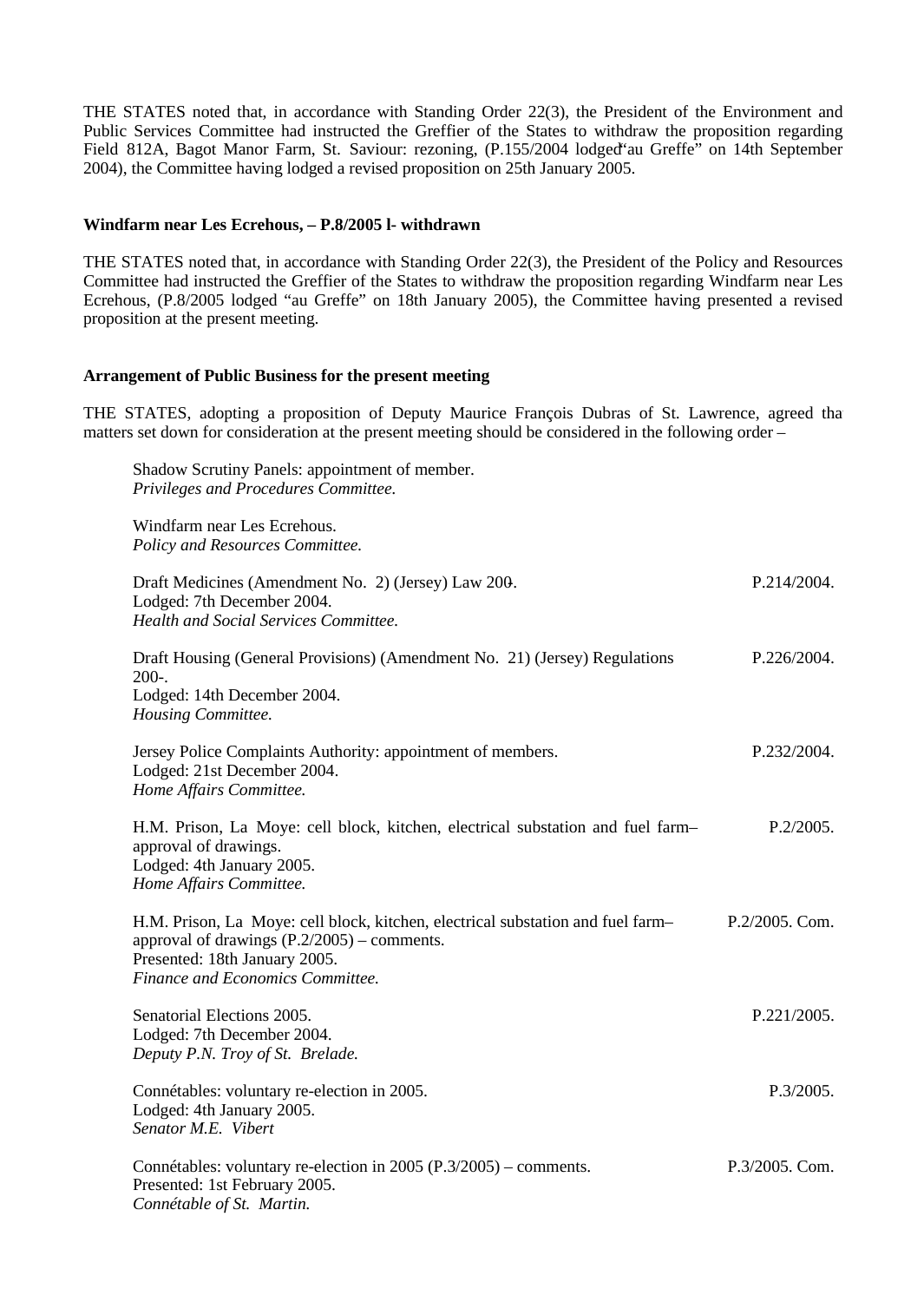| States Members' remuneration: register.<br>Lodged: 14th December 2004.<br>Privileges and Procedures Committee.                                                               | P.225/2004.           |
|------------------------------------------------------------------------------------------------------------------------------------------------------------------------------|-----------------------|
| Senators and Deputies: terms of office.<br>Lodged: 14th December 2004.<br>Deputy A. Breckon of St. Saviour.                                                                  | P.227/2004.           |
| Senators and Deputies: terms of office $(P.227/2004)$ – comments.<br>Presented: 18th January 2005.<br>Finance and Economics Committee.                                       | P.227/2004.<br>Com.   |
| Referendum: Composition of the States Assembly.<br>Lodged: 4th January 2005.<br>Senator L. Norman.                                                                           | P.1/2005.             |
| Referendum: Composition of the States Assembly $(P.1/2005)$ – comments.<br>Presented: 1st February 2005.<br>Policy and Resources Committee.                                  | $P.1/2005.$ Com.      |
| Referendum: Composition of the States Assembly (P.1/2005) – comments.<br>Presented: 1st February 2005.<br>Finance and Economics Committee.                                   | P.1/2005. Com.<br>(2) |
| Draft Amendment (No. 28) of the Standing Orders of the States of Jersey.<br>Lodged: 11th January 2005.<br>Deputy G.P. Southern of St. Helier.                                | P.5/2005.             |
| Draft Amendment (No. 28) of the Standing Orders of the States of Jersey<br>$(P.5/2005)$ : comments.<br>Presented: 1st February 2005.<br>Privileges and Procedures Committee. | P.5/2005. Com.        |

# **Arrangement of public business for the next meeting on 1st March 2005**

THE STATES, adopting a proposition of Senator Jean Amy Le Maistre, agreed to cancel the meeting scheduled for 1st February 2005, and accordingly agreed that the next meeting be held on 1st March 2005.

THE STATES further agreed to leave over consideration of the business to be set down for consideration at that meeting until later in the present meeting.

# **Future development of a Town Park – question and answer** (Tape No. 1000)

Deputy Jacqueline Ann Hilton of St. Helier tabled the following written question of Senator Philip Francis Cyril Ozouf, President of the Environment and Public Services Committee –

"Would the President confirm whether –

- (a) in a Committee report dated 29th September 2004, regarding the future development of a Town Park, there was a recommendation for a full ground contamination survey and analysis to proceed at the earliest opportunity to provide accurate information and data that is essential to enable thoroughly researched options for works in relation to the said Town Park?
- (b) if so, what steps has the Committee taken in securing the necessary funds to enable the survey to be carried out without further delay? and,
- (c) the matter has been referred to the Finance and Economics Committee during the period since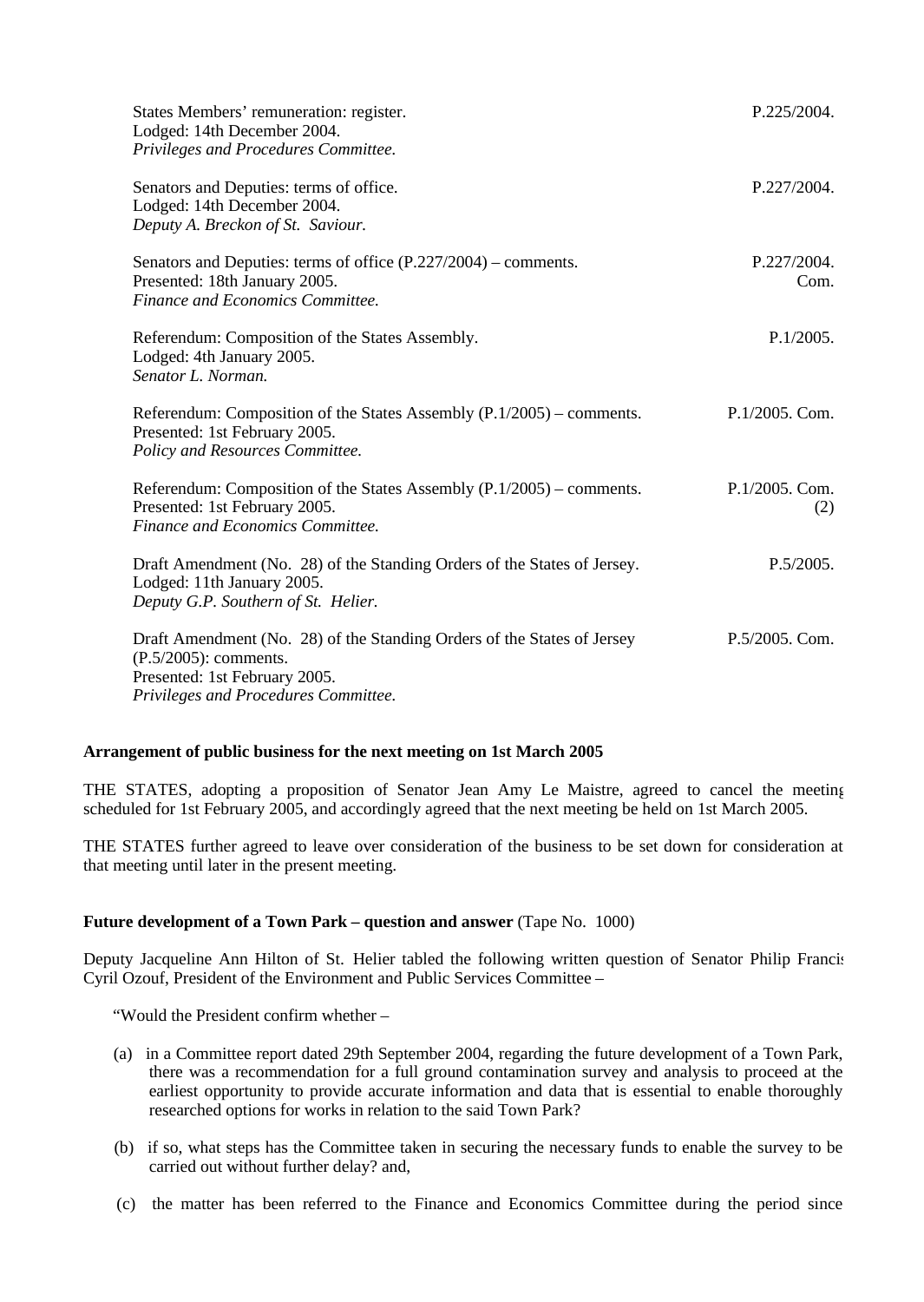September 2004, and if not, the reasons why?"

The President of the Environment and Public Services Committee tabled the following written answer –

- "(a) At its meeting of 4th November 2004, the Committee agreed to seek the support of the Finance and Economics Committee to make funding available to enable a full ground water contamination and geotechnical survey, together with Environmental, Planning, Traffic and Archaeological assessments, to be undertaken at the earliest opportunity on the two sites at Bath Street and the former Gas Works, which the States have agreed for the development of the Town Park. This is essential to enable the Committee to have full and accurate information on the contamination and other data to be in a position to prepare a full development brief with fully researched options for the development of the Town Park.
- (b) The request seeking support for the funding to be made available was forwarded to the Treasurer of the States on 15th November 2004, with the further request that the matter be included on an early agenda of the Finance and Economics Committee.
- (c) I am pleased to be able to confirm that on 27th January 2005, the Finance and Economics Committee agreed to make funding in the sum of £190,000 available to the Committee to enable the survey and other studies to be commenced without further delay."

# **Income tax revenues and reforms – questions and answers** (Tape No. 1000)

Deputy Geoffrey Peter Southern of St. Helier tabled the following written questions of Senator Terence Augustine Le Sueur, President of the Finance and Economics Committee –

- "1. Would the President inform members
	- (a) what the *'reasons unconnected to the move to 0/10%'* attached to the loss of £10 million to £12 million in tax revenues referred to in his answer to my written question on 18th January 2005, are?
	- (b) whether, in the light of his statement that *'the maximum level of tax revenues is in the order of £5 to £6 million'*, the Committee intends to generate the missing tax revenue of the order of £20 million from other sources, and, if so, which ones?
- 2. Would the President outline how anti-avoidance measures to catch a group of investors seeking to create an artificial arrangement under the Comptroller's proposed 4.9% *de minimis* level on company holdings will work?
- 3. Would the President inform members what levels of transfers from income to capital via 'roll-up funds' are allowed under Article 134A of the Income Tax (Jersey) Law 1961, as amended, and how such levels are calculated?"

The President of the Finance and Economics Committee tabled the following written answers –

- 1. (a) The reason for the loss relates to two or three companies currently resident in, and paying tax in, Jersey which have chosen to relocate to another jurisdiction. This relocation shows how extraordinarily mobile many of those vehicles which generate significant amounts of tax revenues are, and how we must take very great care to ensure that we put in place both the correct tax framework and the proper climate so that we not only keep the business we already have, but also attract more of it to Jersey to generate the tax revenues that we need to preserve our economic well-being and to safeguard Jersey's high standard of living for future generations.
	- (b) I believe that the question misunderstands the calculations involved in the loss of tax revenue of up to £100 million due to the move to a  $0/10\%$  corporate tax structure, and may be guilty of 'double-counting'. The loss of tax revenue from 0/10% remains in the order of up to £80-  $£100$  million, irrespective of the revised figure for the loss of tax revenue from nonfinance,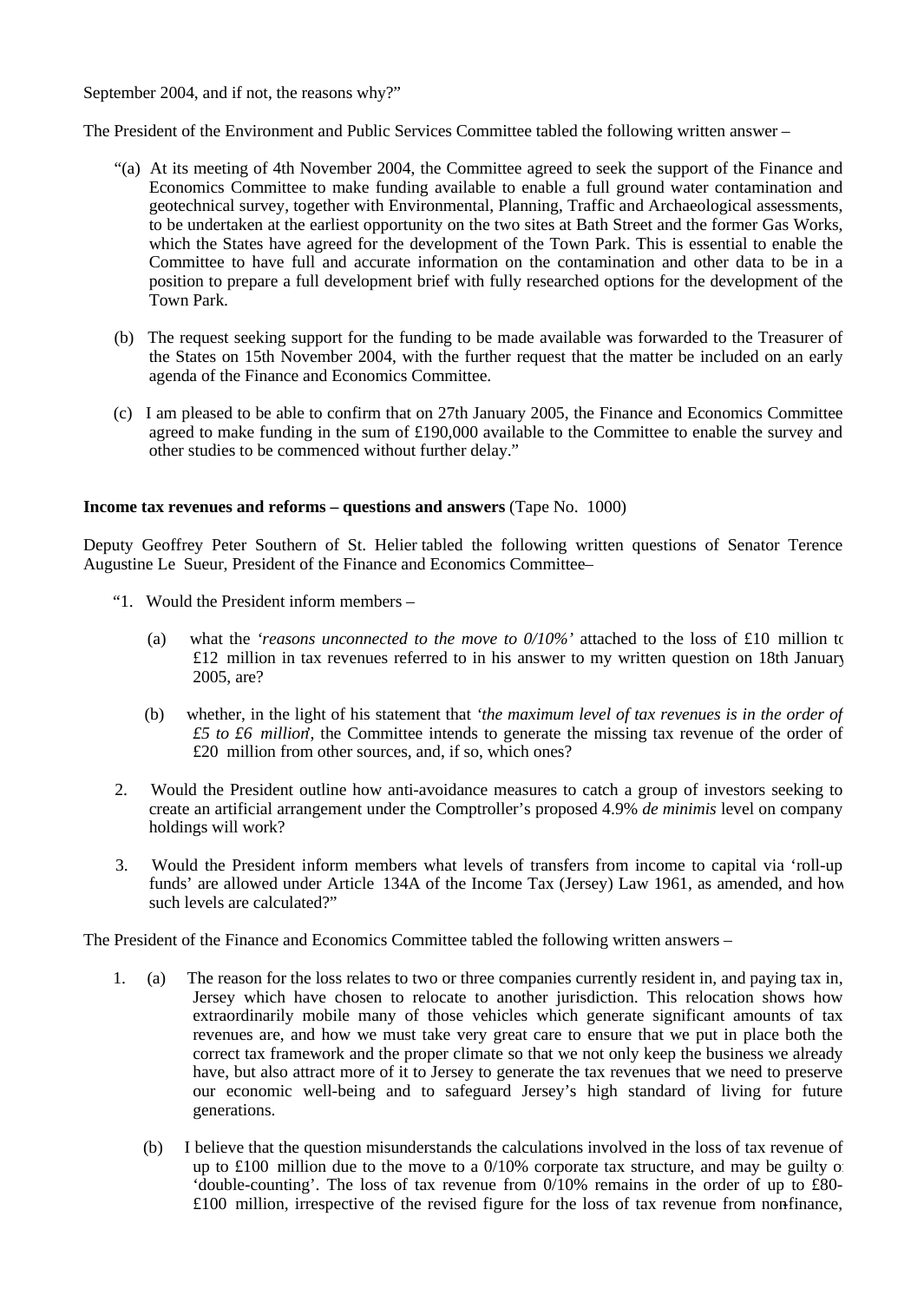non-resident companies. The 'missing' £20 million to which the Deputy refers is, and has always been included as part of the £80-£100 million estimated tax loss estimate.

> The proposals the Committee has put forward, and which the States have accepted, have been designed to generate  $\text{\pounds}80-\text{\pounds}100$  million in additional tax net revenue. This is made up of £20 million from States efficiency savings, £20 million from economic growth, £5 million from ITIS and £55 million from tax raising measures yet to be finalised.

 2. Under the enhanced anti-avoidance powers the Committee intends to give the Comptroller of Income Tax, all Jersey residents must ask for pre-clearance of any financial or investment arrangement, scheme or transaction, or series of arrangements, schemes or transactions, which will involve the avoidance, deferral or reduction of Jersey income tax. So each one of the group of investors referred to by the Deputy would have to ask for pre-clearance for any arrangement, scheme or transaction they were intending to be involved in, giving a full and complete description of the arrangement, scheme or transaction and the amount of Jersey tax that will be avoided, deferred or reduced, so that the Comptroller can rule on it. In addition, I ought to make it clear that any *de minimis* limit put in place as part of the imputation provisions will not apply to those acting in concert to avoid that limit. In other words, if any person, in conjunction with connected persons, such as a wife or husband, a partner, a relative, or the husband or wife of a relative, who have a combined total of more than the proposed *de minimis* limit in a particular company, whether Jersey or foreign, then an imputation of profits will be made on such connected persons to bring the total imputed profits into charge to Jersey tax. Failure to ask for pre-clearance and a failure to disclose will result in penalties being imposed under revised Articles 136, 137 and 138.

 Details of the *de minimis* rules have yet to be finalised, but they are intended to apply primarily to shares in publicly quoted or traded companies rather than in private companies.

 3. There are no specific guidelines contained in Article 134A as to the levels of transfers the Comptroller may or may not allow under that Article so he has drawn up notes and formulae to inform the decision making and rulings process. However, he is not prepared to release into the public domain details of his notes and formulae used in the calculation of such rulings under Article 134A as to do so would, in his opinion, undermine his ability and restrict his freedom and authority to make rulings, and undermine any negotiations he may or may not enter into with particular parties to ensure a good and proper settlement under the provisions of Article 134A."

# **OXERA income support model – question and answer** (Tape No. 1000)

Deputy Geoffrey Peter Southern of St. Heliertabled the following written question of Senator Paul Francis Routier, President of the Employment and Social Security Committee –

 "Following the President's offer to demonstrate the OXERA model on income support to members given in answer to written questions on 18th January 2005, would the President allow members copies of the programme to examine in their own time, as was the case with the OXERA tax model?"

The President of the Employment and Social Security Committee tabled the following written answer –

 "At the present time, the computer module has only just been refined into a working tool. It does not easily lend itself to use by others without the relevant expertise. This was the reason for suggesting members arrange to come into the Department where instruction and support could be given. Oxera has been asked whether the model can be developed further at a reasonable cost so that it can be used by States members and the public."

# **Oral questions**

# **1. Deputy R.G. Le Hérissier of St. Saviour to the President of the Housing Committee:** "[*Aside*]"

 "How many persons, who have been granted "(j)" category residential status have, during the last five years, received approval for permanent status?"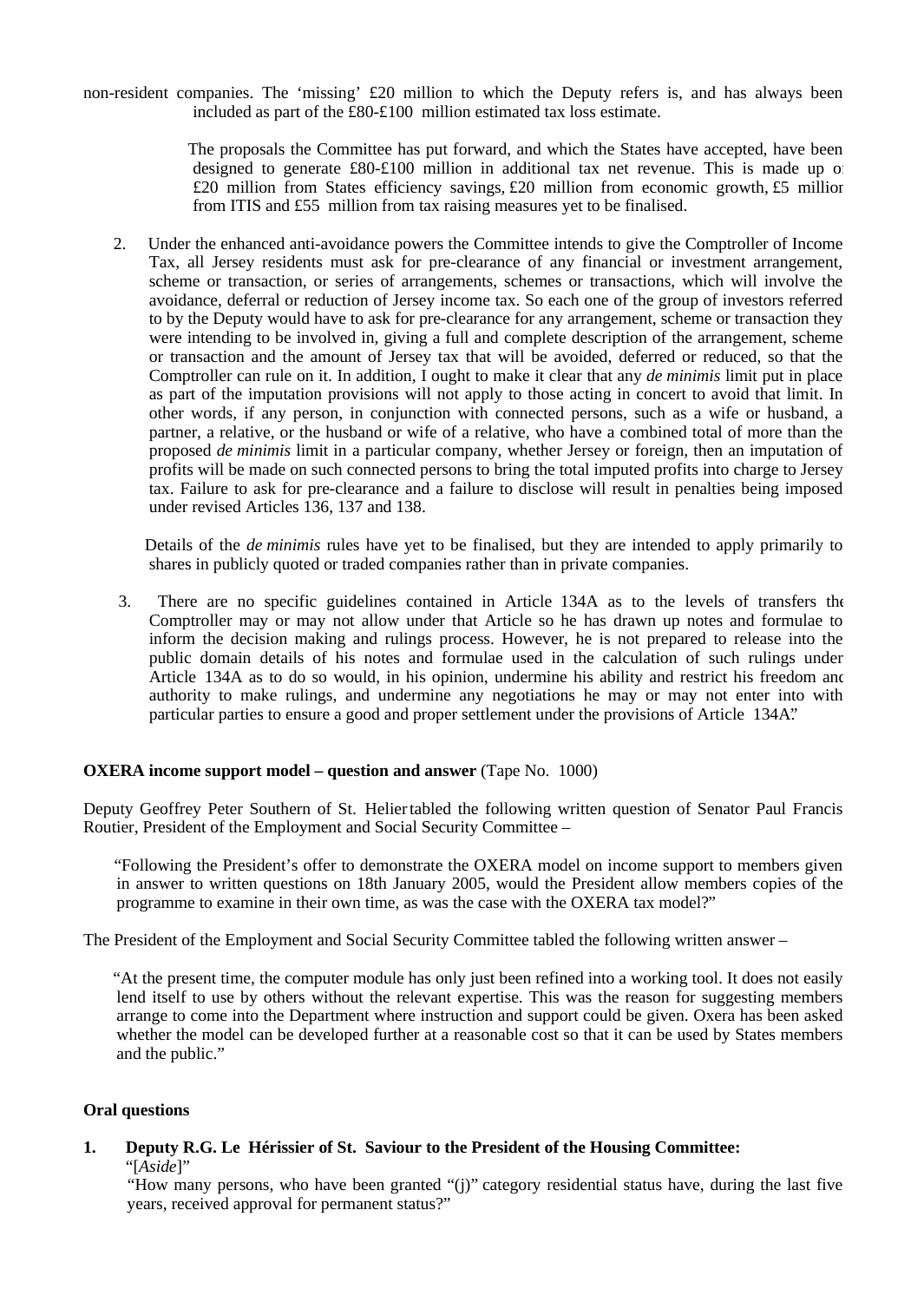#### **Deputy T.J. Le Main (President of the Housing Committee):** "211."

# **1(a) Deputy R.G. Le Hérissier:**

"I wonder, Sir, if the President could break that down into occupational categories?"

# **Deputy T.J. Le Main:**

 "No, I can't, Sir, but what I can say is that around 39 have been granted to the private sector. The remainder, all the remainder, have been health or education posts, virtually."

# **1(b) Deputy R.G. Le Hérissier:**

 "I wonder, Sir, if the President could outline how many of these have arisen because a person has retired from the occupation which initially brought them here and they have been reincarnated into another position which apparently was acceptable to the Housing Committee?"

# **Deputy T.J. Le Main:**

 "Sir, none at all. The position is there have been 2 or 3 where the rôle of the person has changed within the employers, but it came to Committee and the Committee felt that it was within the realms of the "(j)" category licence. But, apart from that, none, Sir."

# **1(c) Deputy M.F. Dubras:**

 "I wonder if the President could advise how many of those individuals have actually left the Island having completed their projects?"

# **Deputy T.J. Le Main:**

 "No, I couldn't respond to that. We don't keep those figures, but we estimate that quite a lot of people do leave the Island even after they have been granted permanent "(j)"s."

# **1(d) Deputy R.G. Le Hérissier:**

 "Sir, notwithstanding the fact – and I know that several of these people obviously make an excellent contribution, but would the application that arose upon the termination of their "(j)" category have been sufficient to have given them a "(j)" category originally? In other words, the job or the position or the reincarnation that occurred at the end of the "(j)" category, was that the kind of job or occupation or position which would have originally given them a "(j)" category?"

# **Deputy T.J. Le Main:**

"Yes."

# **2. The Deputy of St. John to the President of the Education, Sport and Culture Committee:**

 "Would the President (a) explain how the contract for canteen/catering facilities at Highlands College was advertised and how many local persons/companies applied; (b) provide tender details and explain why this contract was awarded to an off-Island provider; and (c) confirm whether the decision was made in error and, if so, what action will be taken?"

#### **Senator M.E. Vibert (President of the Education, Sport and Culture Committee):**

 "On 23rd April last year an advert was placed in the *Jersey Evening Post* inviting applications to tender for the canteen/catering concession for Highlands College. Ten expressions of interest were made and 6 went on to apply to operate the canteen, 5 of which were local. A panel of 4 senior managers from Highlands College, using a 10-point criteria, judged the applicants. The result was unanimous. The principal of the college, who took no part in the presentations, carried out an independent review of the process and was satisfied that the appropriate decision had been made. The decision to award the contract to Carroll Food Services was based on the scoring criteria and not on the origin of the company. Following concerns expressed, FourSight Consultants were commissioned to undertake an independent review of the procurement procedures for the awarding of the catering concession. The conclusion of this report, which we have published, was, although there was no irrefutable evidence of bias towards one particular applicant by Highlands College, some of the actions which took place could be interpreted as less than equitable. My Committee discussed the outcomes of the review with the principal of the college and chairman of the college's board of governors and is satisfied that they acknowledge that the report raises a number of serious issues that could have been handled more appropriately. In order to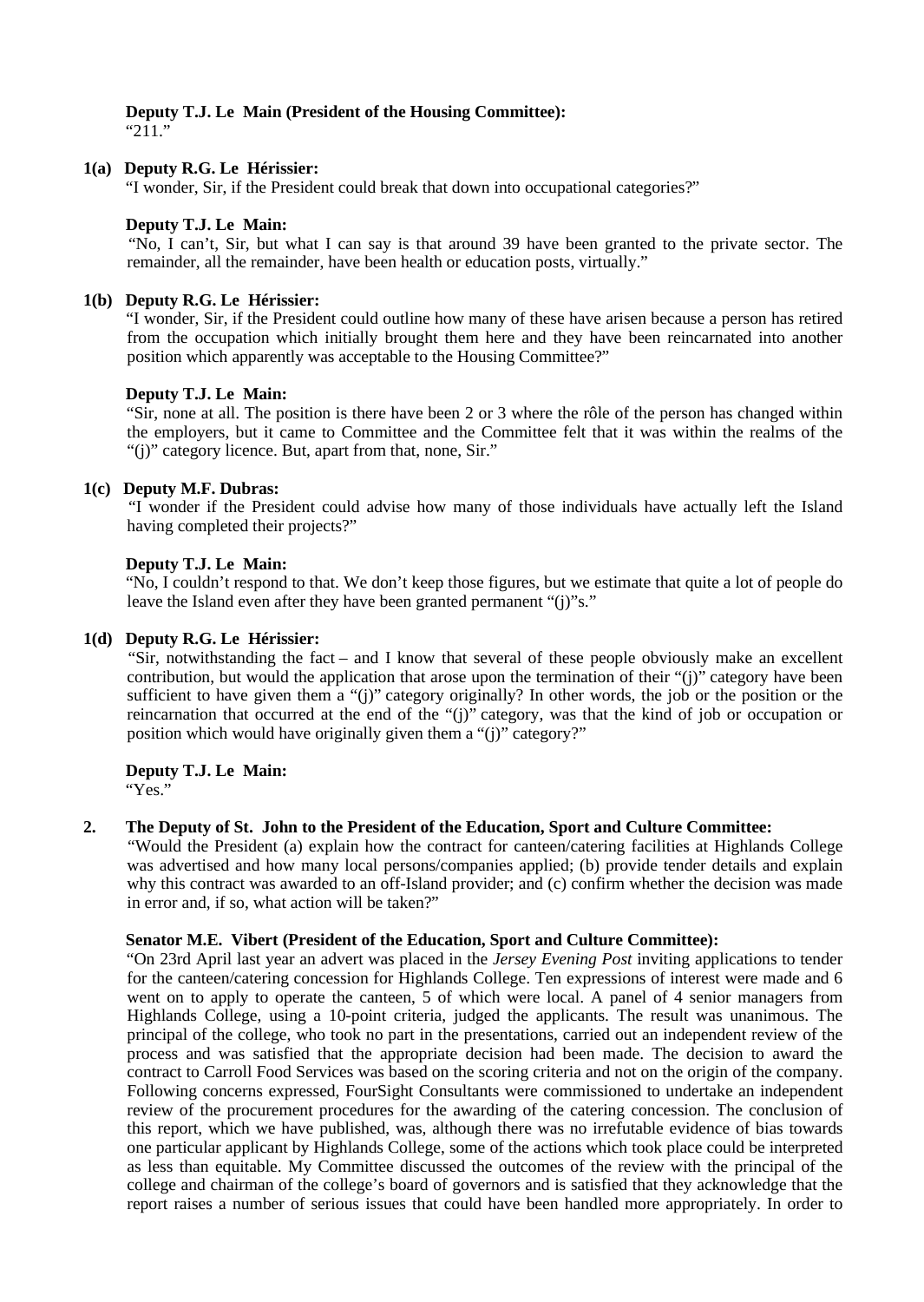prevent such occurrences in future, my department is preparing stringent guidelines for the awarding of such tenders and concessions."

# **2(a) The Deputy of St. John:**

 "Could the President give us the cost of employing the consultants? Also, what part did his Committee play in accepting the catering tender and what are the delegated functions given to the Committee at Highlands College?"

# **Senator M.E. Vibert:**

 "I can't give the exact costs of the consultants at the moment, but I will supply it to the Deputy and I will send an email to all States members if they wish to know. We thought it was an important enough issue that had been raised that we needed independent advice. We thought that if we did it internally, we had to employ someone else otherwise we could be accused of perhaps a perception of bias, which is why we employed outside consultants. What part the Committee had to play follows in with what powers it delegated to Highlands College. Highlands College, along with the Island's schools, have devolved financial management and for issues like this it is to the college and the college's board of governors to make a decision. So the Committee had no part to play in the awarding of this contract. It was delegated to the college management and their board of governors."

# **2(b) Deputy L.J. Farnham:**

 "Sir, in light of the President's previous comments, could he confirm in that case that the deal offered by the current operator was indeed the best financial offer for the college?"

# **Senator M.E. Vibert:**

 "Sir, my understanding is, after looking closely into this, that the college thought this was by far the best deal all round for the college and met the aspirations of the college and, as I said, the result of the process was unanimous and it has been supported by the board of governors."

# **2(c) Deputy G.P. Southern:**

 "Sir, can the President confirm that whilst it might be the best deal for the Highlands College, come 2009 on to 2010, as a non-resident foreign owned company it will be paying or it actually will not be contributing to the tax base of the Island being zero rated?"

#### **Senator M.E. Vibert:**

 "No, I can't confirm that, Sir, because, as part of our review, we have asked and it has been agreed by the college board of governors that the contract will be re-advertised at a break point in three years time and it will be carried out, the tendering process, under the new guidelines that we are introducing."

#### **2(d) The Deputy of St. John:**

 "Sir, could members be told why we needed 4 consultants to review this; and also could it give us the tender sum that was asked for in my original question?"

# **Senator M.E. Vibert:**

 "I think the Deputy is somewhat confused. There weren't 4 consultants. They are called FourSight Consultants and there was one consultant who carried out considerable investigation into this issue and, as I said, I don't want to give a misleading figure. I haven't got it here. I can get it. I can make it public. There is no problem. But, as I repeat, we thought it was important and a matter of public interest that it was important that the perception was that we were seen to be doing it in an independent way and not with any perception that we were trying to cover it up in any way, which is why ... (indistinct) ...

# **The Deputy of St. John:**

"Sir, but the question still hasn't been answered."

# **The Bailiff:**

"I saw the Constable of Grouville, Deputy."

#### **2(e) Connétable D.J. Murphy of Grouville:**

 "Sir, I obtained a copy of the internal review of the procurement procedures which I was told was in confidence. Am I allowed to quote from it, Sir?"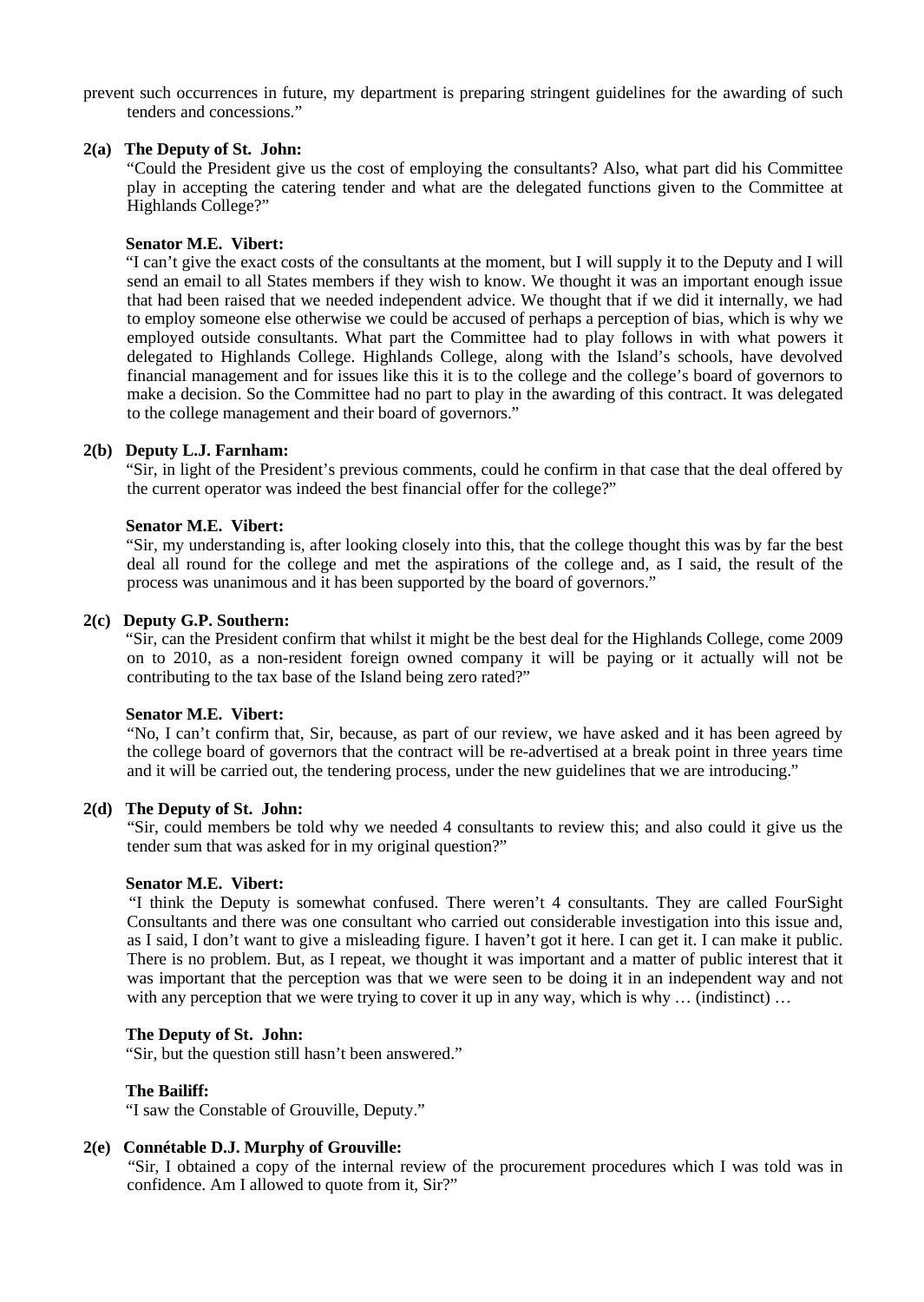# **Senator M.E. Vibert:**

 "Sir, perhaps I can explain. We have agreed to make this copy available, as we should, to any States members who wished it. The reason it is in confidence as part of it is that the people who took part, all the people who tendered, gave details of their tendering, their costs and so on and we thought they had given it in confidence and that commercially it would be wrong for those local companies to have details of what they tendered made public, which is the only reason why it is in confidence."

# **The Bailiff:**

"You must exercise discretion if you are going to refer to it, Connétable."

#### **Connétable D.J. Murphy of Grouville:**

 "Indeed, Sir, I shall generalise. There are two quotes in here. Firstly, one of the under-bidders received a letter inferring that the reason why a recent contract was not awarded related to the intention to prepare food off-site. This assertion was strongly denied by the company. Has this been followed up in any way? And the second one is that the incumbent, his sample price menu prices were 24% higher than the lowest price proposed by an under-bidder. This is extremely relevant when students, Sir, always consistently, it would be expected, request lower prices. Has this been addressed since the report was issued?"

#### **Senator M.E. Vibert:**

 "The answer to both questions is yes, Sir. We have addressed both of these. We had a meeting with the tenderer who was concerned that there had been some misunderstanding of whether meals were prepared off-site or not. We also met with the college's governors, principal and the people who carried out the interviews. There was a difference of opinion of what was said in the presentations and that was unfortunate, but we were assured that the reason for the unsuccessful tenderer not getting it was not primarily the off-site preparation. As to the percentage higher or lower of the cost, again, we queried this and were informed by the college that it was only a sample menu and that the concerns of the students related only to certain items – crisps, soft drinks etc – and they believed that the tender they accepted was the best all round to meet the aspirations of the college on quality and price. That was the unanimous decision of the board and it was upheld by the college management and governors."

# **2(f) Connétable D.J. Murphy of Grouville:**

#### "[*Aside*]"

 "Through the Chair, Sir, has the Committee made any offers of recompense to the under-bidder who was mistaken, or there was a degree of difference between the understanding at the meeting? I don't believe that the 24% difference just referred to crisps and things like that. I think it referred to the whole package. Can he please clear the air on that one?"

#### **Senator M.E. Vibert:**

 "Sir, I am sorry if the Constable didn't understand me. Yes, it referred to the whole package. I was referring to the student's concerns when they were surveyed. It was concerns about certain items in particular. As I said, the college came to the conclusion that what they chose was the best deal for the college. I met with the tenderer concerned who was worried about the misinterpretation of the onsite/off-site preparation. He has not asked me for recompense; and I believe it would be very difficult to make a case for any recompense as it appeared to be a genuine misunderstanding as a result of an interview carried out."

# **2(g) Senator P.V.F. Le Claire:**

 "Sir, I wonder how many non-local people will now be employed within the Island to administer this contract, and I would also like to ask the President whether or not, although this contract meets the aspirations of the college, it does send out a message that the States of Jersey are not meeting the aspirations of local business or people who they train within their Education Department for catering."

#### **Senator M.E. Vibert:**

 "Sir, the number of local people being employed in the Island will be total, because the licence granted under regulation undertakings only allows for local people to be employed. It is all local people employed in the catering concession and in fact the chef, the main chef, of the new caterers was Highlands' trained, I am pleased to say, and doing an excellent job."

#### **2(h) The Deputy of St. John:**

"[*Aside*]"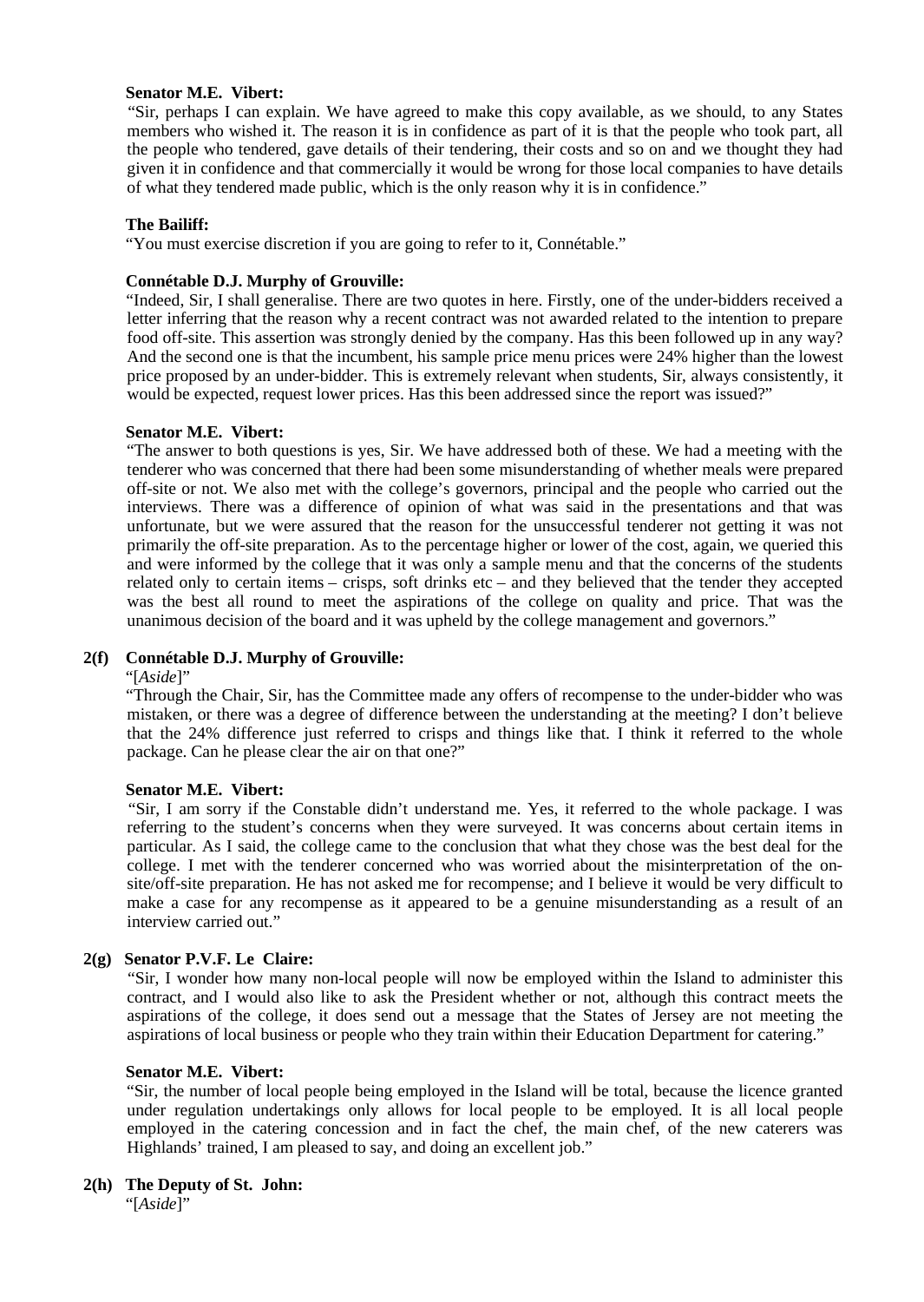"Sir, what I would like to know, Sir, is, was this the highest tender that was accepted? Secondly, will the President give us a full written response given that this is very important? Thirdly, given that FourSight, the consultants, have been heavily criticised in the Bus Inquiry, was it wise to use them again in this particular review?"

# **Senator M.E. Vibert:**

 "I am sorry, but that bit about the consultants I find totally confusing. I didn't realise. Perhaps somebody can put me right as to whether this is the case or not."

# **2(i) Senator P.F.C. Ozouf:**

 "Sir, I would be grateful if the Deputy of St. John would actually explain the criticism of FourSight. FourSight are used by the Internal Audit Department of Finance and Economics, with excellent results over a number of years, and I don't understand where the Deputy's criticism of this company comes from"

# **Senator M.E. Vibert:**

 "It was a company recommended to us by the Treasury, which is one the reasons why we took them on. We had no problem. The highest tender? I don't quite understand what the Deputy means by highest tender, whether it is the cost of the food, whether it is the ----"

# **The Deputy of St. John:**

"The best income to the States."

# **Senator M.E. Vibert:**

 "The best income to Highlands College could come from this concession, depending on sales, because it was linked to sales, as a lot of them were. So, yes, it could be that it was the best tender in that way. The Deputy asked for a full written response. Well, if he wanted a full written response, perhaps he should have asked a full written question. But we have made available, and will make available, the full consultant's report, plus the Committee papers to any States member who wishes for it; and I would ask any States member to contact the Education, Sport and Culture Department to get copies of this. I believe I sent round an email to that effect."

# **3. The Deputy of St. John to the President of the Economic Development Committee:**

 "Would the President inform members whether the Committee is considering the installation of shore based radar to monitor local and foreign fishing vessels in Jersey waters and, if so, can he confirm that the Committee will, wherever possible, act jointly with other law enforcement agencies such as Customs and the Police?"

# **Deputy F.G. Voisin (President of the Economic Development Committee):**

 "The Department has no plans for a coastal radar installation. However, if this concept is considered, we will certainly co-operate with other agencies who may wish to use the facility."

#### **The Deputy of St. John:**

"I would like to thank the President for his reply on that, Sir."

# **4. Deputy G.P. Southern to the President of the Finance and Economics Committee:**

 "Under the Committee's 0/10 proposals, what measures does the Committee envisage, in consultation with other Committees if necessary, to prevent zero-rated foreign owned companies from using this status to gain an undue economic advantage in the Island to the detriment of both locally owned companies and the Island's tax base?"

# **Senator T.A. Le Sueur (President of the Finance and Economics Committee):**

 "Sir, there is a misunderstanding that those foreign owned companies which will be subject to a zero rate will somehow gain some advantage from this to the detriment of locally owned companies. That is not the case; they will not. They will pay tax in their home jurisdictions at a much higher rate than the current standard rate of 20% in Jersey, so they will be no better off than now in tax terms. There is no doubt at all, however, that the Island's tax base will suffer because all the tax revenues which are currently collected by the Comptroller of Income Tax in Jersey from those foreign owned companies will, following the introduction of 0/10, go to the U.K. Chancellor of the Exchequer or its equivalent in other countries. But those foreign owned companies will still be employing a great many people in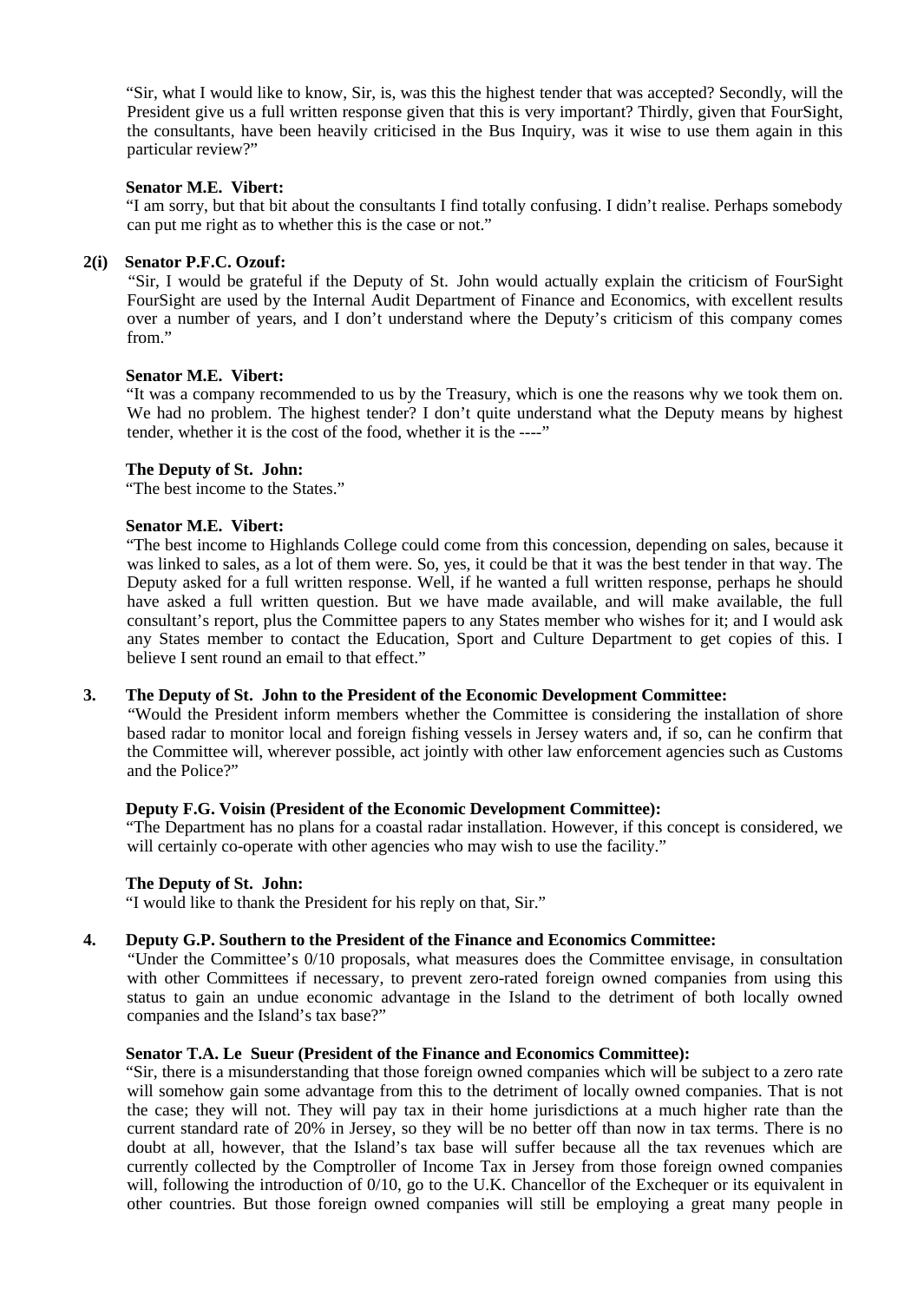Jersey who will continue to pay income tax on their earnings and provide new job opportunities to Jersey residents. As for measures which can be introduced to redress this loss of tax revenues, I referred to three possible options in my answer to a question from the Deputy tabled on 18th January of this year. I repeat that final decisions on which of the three options, if any indeed, are in the best interests of the Island has yet to be made. My Committee will advise the Assembly and its citizens when it lodges the Fiscal Strategy proposals."

# **4(a) Senator P.V.F. Le Claire:**

 "Sir, in his answer the President has said that the money that is going to be made by these foreign companies will be lost to their own jurisdictions, where they will be paying more taxes in their jurisdictions and, in particular, he mentioned the U.K. Chancellor of the Exchequer. If the President and his Committee have done this work, can he tell the Assembly how much money to which countries?"

# **Senator T.A. Le Sueur:**

 "As I gave in a previous recent answer, Sir, our best estimate is that the total loss is of the order of £10 million to£12 million and virtually all of that is to the U.K. Exchequer."

# **4(b) The Deputy of Grouville:**

 "Could the President confirm that they will be paying tax in their own countries if they are owned by an off-shore trust?"

#### **Senator T.A. Le Sueur:**

 "That will clearly depend on the law of that country. As far as the U.K. legislation is concerned, the tax provisions relating to the interaction between trusts and companies are very complex, but the short answer would be yes."

# **5. Deputy C.J. Scott Warren to the President of the Environment and Public Services Committee:**

 "Does the Committee remain committed to the principle of third party planning appeals and their introduction within 12 months of the commencement of the new Royal Court system of planning appeals? What will be the proposed time period after granting planning consent for third party appeals to be lodged with the Court and will consents be subject to a 'cooling off period' to allow third party appeals?"

#### **Senator P.F.C. Ozouf (President of the Environment and Public Services Committee):**

 "The Committee remains committed to the principle of third party appeals. I advised the States that it is our intention to consult on the possibility of a further amendment to the law which would limit the definition of third party appeals to reduce the number and thus the cost of third party appeals. I would hope that third party appeals, either in their existing or amended form, could be introduced within 12 months of the new law being introduced, which we hope is in the third quarter of this year. However, as the Assembly will know, the combination of third party appeals and less formal and financially risky Royal Court procedures will increase the number of appeals significantly and will thus increase the revenue costs to both the Royal Court and the Planning Department. While the Committee remains committed to the early introduction of third party appeals, it is in no position to guarantee it as the timing of its introduction will depend on the availability of revenue funding."

# **5(a) Deputy C.J. Scott Warren:**

 "Sir, the second part of my question, I realise that it all sounds a bit vague, the President's answer, but I want to know, if this goes ahead (and hopefully sooner rather than later for third party appeals), what would be the considered 'cooling-off period'?"

#### **Senator P.F.C. Ozouf:**

 "Sir, that is one of the issues that we will need to consult on, and we will work with Deputy Scott Warren. We know Deputy Scott Warren has very strong and closely held views of this matter an we will be consulting on the important issues contained within the principles of third party appeals, including what is an appropriate 'cooling-off period'."

# **Deputy C.J. Scott Warren**

"I thank the President for his answer."

# **6. Deputy G.C.L. Baudains to the President of the Harbours and Airport Committee:**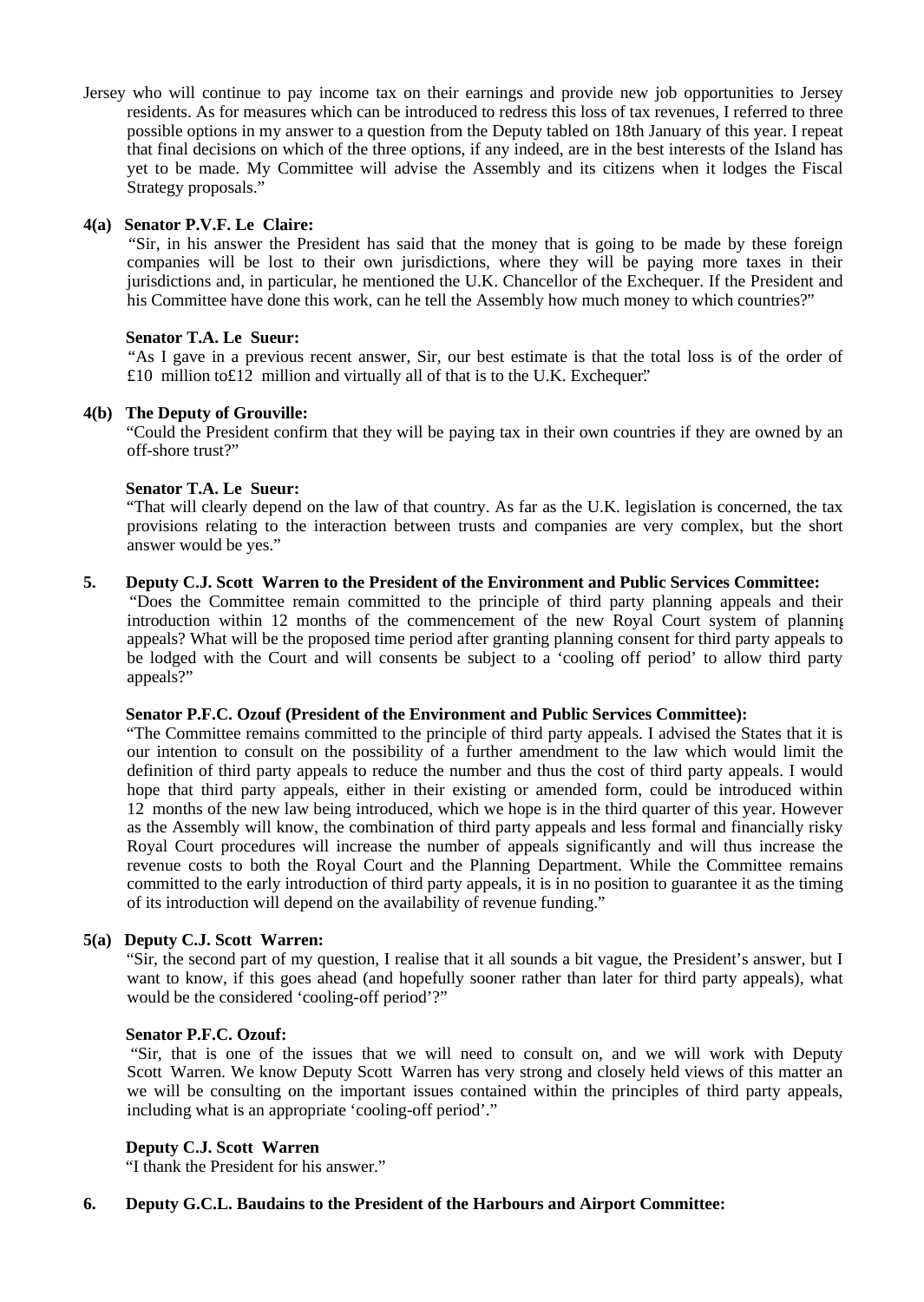"Regarding the failures of the St. Helier and Elizabeth Marina gates over the last 6 years, would th President explain the causes and confirm that the cost of repairs, as well as any consequential damage to boats, is covered by insurance?"

#### **Senator L. Norman (President of the Harbours and Airport Committee):**

"The St. Helier Marina gates have been in operation for some 24 years and suffered 2 failures. Abo 3 years ago a dredger deposited stones, jamming the gates and preventing them from closing. On January 19th this year, the gates failed when 4 of the wire ropes supporting the counterbalance weights on one side of the gates broke. At Elizabeth Marina back in 1999 the flaps lifted on a rising tide and caused an obstruction in the entrance. This was a design fault which was rectified at the cost of the engineers and the manufacturer. Assets of the States such as the gates are insured and our claims have been met in the past, and we do of course also have third party liability insurance cover."

# **6(a) Deputy G.C.L. Baudains:**

 "Sir, the President tells us that the recent failure of the St. Helier gate was due to a wire cable. Could I ask whether that was a maintenance issue or not? Are these cables regularly inspected and regularly replaced?"

#### **Senator L. Norman:**

 "Yes, Sir, there is a regular maintenance and replacement program. I am waiting for a report on the reasons for the failure and, of course, I will notify the Deputy as soon as I have that available."

#### **6(b) The Deputy of St. John:**

 "Could the President give us an assurance that the material, the wire hawsers, are tested regularly and certified by the relevant engineers for the insurance company?"

#### **Senator L. Norman:**

 "I am not sure if they are checked by the insurance company, but certainly our gates and the hawsers are checked at least every 2 months by our own engineers, at which time they are fully inspected and lubricated. I think, in fairness, they have been working satisfactorily for 24 years. This is the firs technical failure that they have experienced, so I think they have been a good investment for Jersey Harbours, Sir."

#### **6(c) Deputy R.G. Le Hérissier:**

 "Has the President been faced with any claims for compensation as a result of these failures and consequent damage."

#### **Senator L. Norman:**

 "No, Sir. I can't quite understand who would make the claims against the Harbours and Airport Committee for compensation."

# **Deputy R. G. Le Hérissier: :**

"Boat-owners, Sir."

#### **Senator L. Norman:**

 "Well, boat-owners would normally make a claim through their own insurance and their insurance company would deal with our insurance company. That is the normal course of events in any insurance situation."

#### **6(d) Senator P.V.F. Le Claire:**

"Sir, at the end of the project for Elizabeth Marina, a company, W.S. Atkins, and Harbours and Airports own experts were engaged to look at the issues of the sills lifting over the Elizabeth Marina; and in particular it was noted that the final settlement of the money that was to be paid out to the contractor would not be done until there was a significant period of time that had elapsed between problems. Has that significant period of time elapsed and has that final sum of money been paid?"

#### **Senator L. Norman:**

 "Sir, I can't be too specific, but in any major contract – or indeed almost any contract at all – there is always a retention made until whatever it is you have constructed or built is working satisfactorily. The Elizabeth Marina has now been in operation since 1998, I think it was, so I would imagine that retention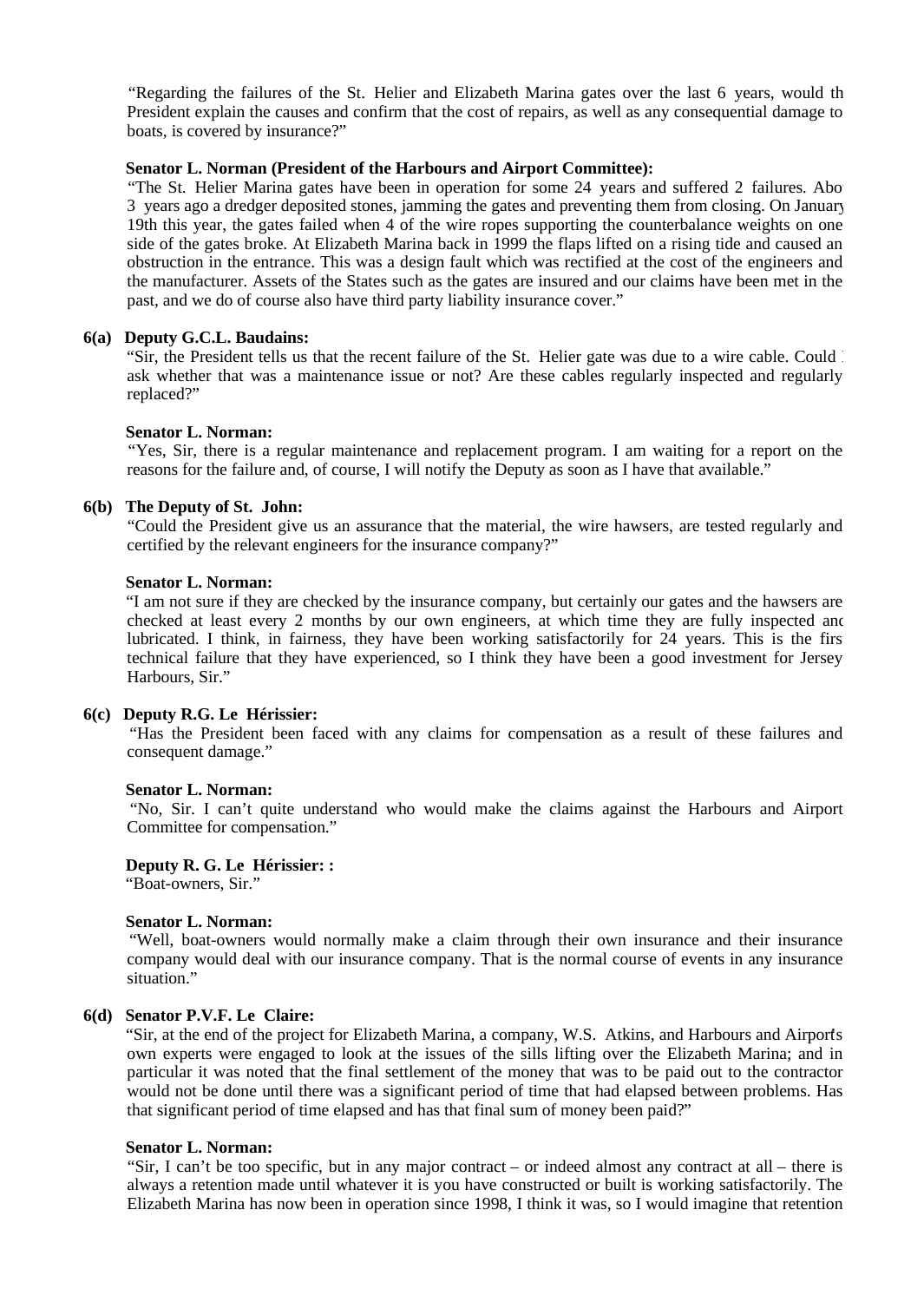monies have been paid, but I could have that double checked."

# **7. Deputy G.P. Southern to the President of the Finance and Economics Committee:**

 "Will the President explain to members why the Committee decided that the figures showing the percentage tax rises from 2005 to 2008 for the examples given were not to be included in the latest '20 means 201eaflet?"

# **Senator T.A. Le Sueur (President of the Finance and Economics Committee):**

 "Sir, the leaflet in question was designed to give, on 2 pages, a short and succinct explanation of the effect of the proposals on typical taxpayers. It was felt that most taxpayers were really interested in how much more tax, if any, they would have to pay, and this was spelt out quite clearly in the leaflet. We tried to keep the leaflet simple and the percentage increase in tax paid was thought to be an unnecessary additional item to include. Anybody interested could work that one out for themselves."

# **7(a) Deputy G.P. Southern:**

 "Is it not the case, Sir, does the President not think, that actually what is going on here is spinning of figures; that actually what people want to do is to compare the extra tax they are paying in terms of percentage with the extra tax of someone earning a lot more than them may be paying, which will be smaller in tax terms though larger in real terms?"

# **Senator T.A. Le Sueur:**

"Our objective, Sir, was to give the public more information, particularly information about their own particular circumstances. It was not designed so that they could compare with other people; it was designed to see how much they had to pay."

# **7(b) Deputy G.P. Southern:**

 "Given that the President had calculated already the percentage increases in each case, what governed his choice not to include those on this sheet if a very simple percentage increase could have been done? What governed his choice?"

# **Senator T.A. Le Sueur:**

"I already said in my answer, Sir – our aim was to keep it simple and succinct."

# **8. Deputy T.J. Le Main to the President of the Policy and Resources Committee:**

"[*Aside*]"

 "Would the President explain what is the pay policy for employees certified unfit for work due to a longterm illness; what checks (if any) are made in verification; whether code numbers are used on medical certificates in some cases instead of full illness descriptions and, if so, what difficulties (if any) these bring in identifying absence from work; and whether the policy of paying for full salaries in absence of work applies to personally elected cosmetic surgery?"

# **Senator F.H. Walker (President of the Policy and Resources Committee):**

 "Sir, the arrangements relating to pay in respect of those who are long-term sick varies according to the particular pay group and the length of service of the employee in question. If members would like details of the entitlement of the different pay groups, then that can be obtained through the Chief Officer of the States' Human Resources Department. Just recently the Employment and Social Security Department has adjusted its medical certificate, and doctors are now required to enter a code onto the certificate to indicate to that Department the reason for the person's incapacity. The certificate also allows a doctor to include a narrative reason for incapacity on the certificate, but this is not mandatory. This means that the cause of an employee's absence may not be immediately apparent to managers. However, it is a part of the manager's responsibilities to establish the reason why one of his or her team is absent from work. If there is any uncertainty or any issue that arises in connection with the nature of the absence, the matter should be referred to the States' Human Resources Department or the States' Occupational Health Service. The issues surrounding elective cosmetic surgery are complex because of the underlying reasons that might have caused a person to undertake such surgery in the first place. If it is considered that the surgery has underlying physical or psychological causes, then it would be appropriate for the employee to be covered by sick-leave arrangements. Otherwise, it would be expected that the employee obtain such surgery through normal leave arrangements. Again, managers within departments can call upon the Human Resources Department or the States' Occupational Health Service for guidance. "[*Aside*]"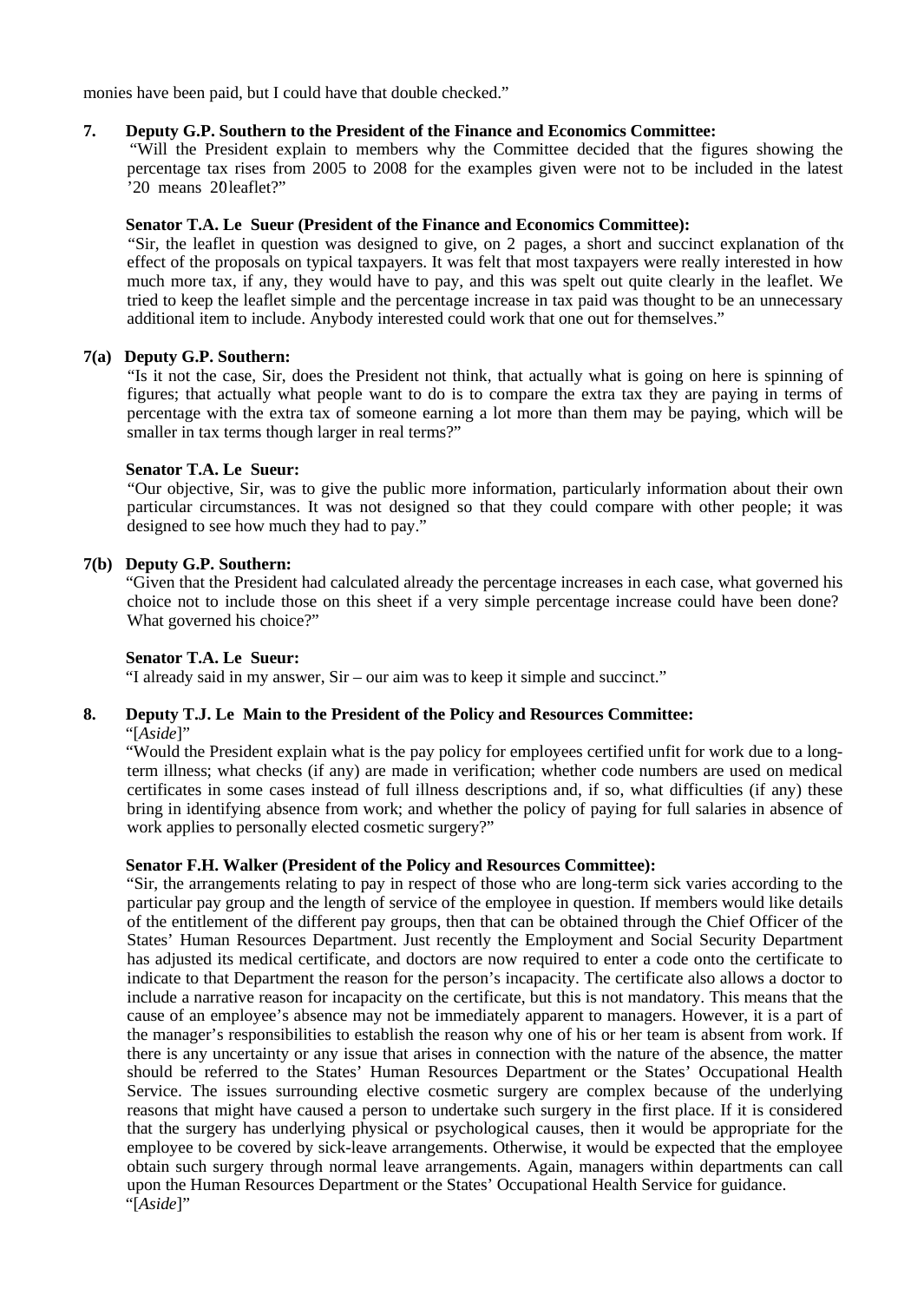# **8(a) Deputy T.J. Le Main:**

#### "[*Aside*]"

 "I am not sure on the response, the final response, to those persons who decide to have cosmetic surgery without any real medical reason. Can the President confirm that the managers of all the employers, i.e., the managers in all the States departments, are actually making sure that leave and full pay is not paid to those who, for non-medical reasons, choose to have cosmetic surgery, Sir?"

#### **Senator F.H. Walker:**

 "Sir, I can't give the Deputy an absolute cast-iron guarantee that every manager in every department is following the procedures laid down. It is impossible actually to, I think, check on that in every instance. What I can say is that there are very clearly laid down procedures. There are occasions when cosmetic surgery is necessary for strong medical or psychological reasons, very strong reasons. But, if it is purely elected for purely cosmetic purposes, without psychological or physical need, then it is up to the manager to ensure that the employee undertakes that surgery during their normal period of leave, but I can't give an absolute guarantee that every manager in every department is fulfilling the code."

#### **8(b) Deputy T.J. Le Main:**

 "Finally, could the President confirm that the direction be given to the Human Resources Department – to all departments – to make sure that is going to be the policy, that that takes place?"

#### **Senator F.H. Walker:**

 "Yes, I can, Sir. In fact, that has already been done and managers are advised that in cases of doubt, as I said in my answer, the matter should be referred to the States' Occupational Health Service, and there have been a number of such referrals."

# **8(c) Senator S. Syvret:**

 "Could the President give the Assembly an assurance that the States' Human Resources Department will not adopt any policy that may risk breaching the customary standard of medical confidentiality between clinicians and their patients?"

 **Senator F.H. Walker:**

"Yes, Sir."

# **8(d) The Deputy of St. John:**

 "Would the President give an assurance that there have been no breaches of people having these operations to date while States' employees?"

#### **Senator F.H. Walker:**

 "Sir, I can't possibly give that assurance because the question actually covers every employee of every department of the States, and I can't possibly know the outcome. All I can say is that if a manager is doing his or her job, then there will have been no abuse, and I have every confidence that at least the vast majority of managers are doing exactly that."

# **9. Deputy G.C.L. Baudains to the President of the Harbours and Airport Committee:**

"[*Aside*]"

 "Since the amalgamation of Port Control with Jersey Radio and their relocation to Maritime House, concerns have been raised about safety regarding manning levels and lack of visibility. Is the President aware of any safety contra indications arising from the new arrangements and, if so, will he give details? Has the new scheme undergone a Maritime and Coastguard Agency safety audit and, if not, why not?"

# **Senator L. Norman (President of the Harbours and Airport Committee):**

 "No comments have been received indicating concerns regarding manning levels nor lack of visibility from the Marine Centre; and, indeed, nor should there be. One routine hazard report has been received regarding the operation of traffic lights, and this was from Deputy Baudains. This was investigated and appropriate action taken. The Marine Centre has not undergone an MCA audit. This is likely to take place later this year or early next year, when any teething problems or anything have been sorted out and the centre is operating fully. The manning, training and operational procedures of the Marine Centre, however, do follow MCA guidelines.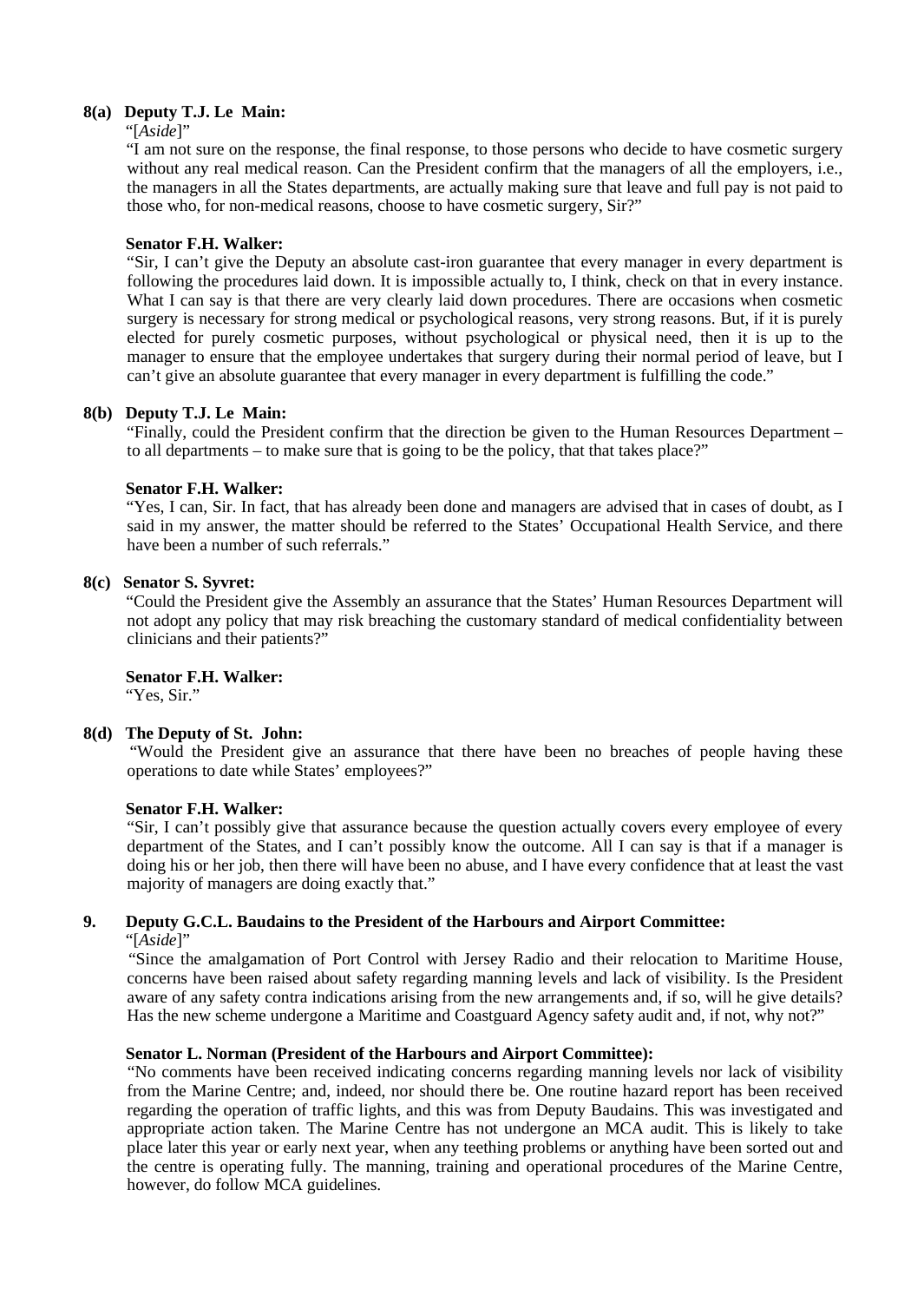# **9(a) Deputy G.C.L. Baudains:**

 "I am glad to hear that an audit will be carried out some time in the future. The President referred to the fact that I had raised an issue, Sir. Perhaps he is not aware that I have actually witnessed three incidents in the last month – and I don't live down by the Harbour, so I presume there are others. One, Sir, was quite serious. The Harbour lights were set to allow boats to travel in and out whilst the fast ferry was in fact coming in. So clearly there is a problem and I wonder how the President intends rectifying the situation."

#### **Senator L. Norman:**

 "Sir, as the Deputy knows, the Marine Centre Port Control cannot dictate or instruct masters of vessels when they enter or leave. That is a matter for the masters and the pilots. The Marine Centre would clearly offer advice. On the particular occasion that Deputy Baudains phoned the Marine Centre, a commercial vessel did commence departure from St. Helier Harbour without notifying or receiving advice from the Marine Centre. He apologised for that and the matter was quickly put right. Clearly, Sir, the Harbours Department does have a method of hazard reporting. We want and welcome hazard reporting so that any procedures that might be necessary to be changed or tightened up can so be done."

#### **9(b) Deputy G.C.L. Baudains:**

 "I believe the President was referring to a separate incident. The one I was referring to was an entirely separate incident, where in fact the Harbour lights had not been forgotten to be switched on. They were in fact switched on, but incorrectly. What I am trying to say, Sir, is that had the operators been at the Port Control Centre at the Harbour mouth, they might have realised the issue, but, being back at Maritime House, they are not close enough to actually see what is happening. Is the President going to review the situation in the light of that?"

#### **Senator L. Norman:**

 "Sir, I can confirm that visibility from the Marine Centre is excellent. Sir, the Deputy – and I have no problem with this – has been critical of the Marine Centre before it opened; he was critical of it when it opened; and he has been critical of it since it opened. Sir, I do hope that the Deputy will take advantage of the invitation I have extended to him many times to actually come and see the Marine Centre, inspect the visibility, the excellent visibility, that is afforded from that; to speak to and spend hours with the highly professional and dedicated people who operate that Marine Centre in the interest and safety of all mariners. Please will he do that and, if he has still got criticisms, then please come back to me."

#### **9(c) Deputy G.C.L. Baudains:**

 "Sir, do I understand from that that the President is defending the status quo and is not going to take any action about this? I have already witnessed three serious incidents which, if they had occurred during the summer, would probably have involved collision outside the Harbour mouth, Sir. This is not satisfactory and I do hope the President will actually address it."

#### **Senator L. Norman:**

 "Sir, as I tried to say in an earlier answer, we welcome and want to have reports of any potentially hazardous incidents so that the procedures can be tightened up to do our very best to ensure that any suggestion of danger is mitigated to the greatest possible extent. So any comments, any hazard reports we get, will be treated very, very seriously."

#### **9(d) The Deputy of St. John:**

 "Will the President give the mariners an assurance who will be listening today that Health and Safety are happy with the current arrangements down at the Centre?"

#### **Senator L. Norman:**

 "Sir, as I said, the manning levels, the training procedures, the operational procedures have all been carried out within the Maritime Coastguard Agency guidelines and certainly Health and Safety and all the local officials have been involved in that. To be honest with you, I really believe that we have a much safer and more secure environment now the Marine Centre is open than we have ever had at Jersey Harbours."

#### **10. Deputy C.J. Scott Warren to the President of the Environment and Public Services Committee:**

 "Has the Committee received details of the estimated revenue expenditure and income of the new Royal Court system for planning appeals as compared with the previously approved Planning and Building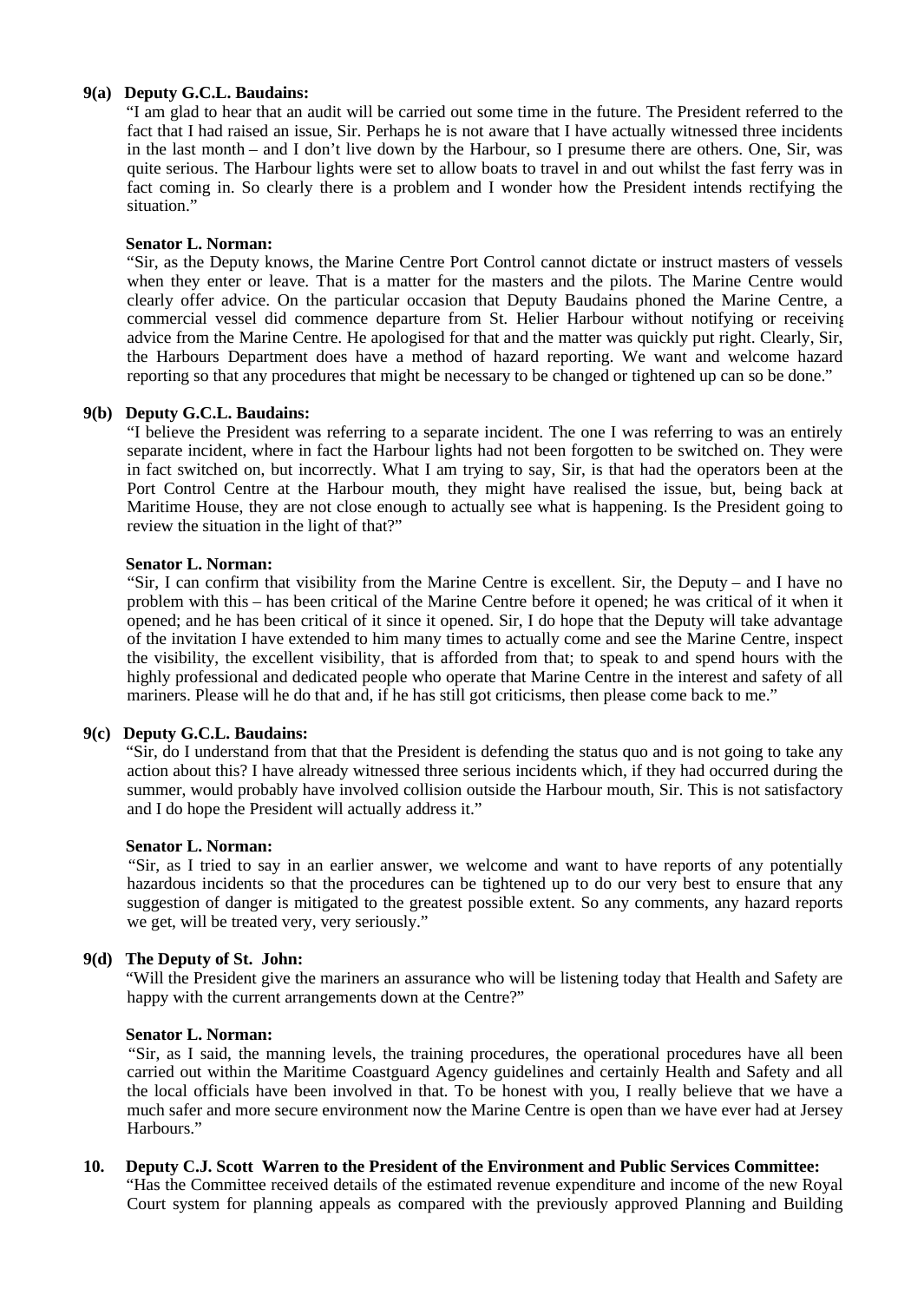Appeals Commission, identifying either the additional or reduced cost upon both the Planning Department and Royal Court administration revenue budgets for 2005-2007, and what is the breakdown between the amounts attributable to first as opposed to third party appeals?"

#### **Senator P.F.C. Ozouf (President of the Environment and Public Services Committee):**

 "Sir, these issues were rehearsed when the Assembly debated the amendment on the Planning Law. For the foreseeable future, the Royal Court will operate as it does now, albeit under some likely revised Rules of Court. It is not expected that the number of appeals under the first party appeal system at the moment will alter to any significant extent and, therefore, it will operate, we expect, within existing resources. I have set out on a number of occasions in the Assembly the cost of the formerly proposed Commission, and I can go through those figures again if the Deputy wishes. However, the Deputy knows that the Committee intends shortly to undertake further consultation on the possibility of limiting third party appeals as a means of reducing the number of appeals and, as a consequence, additional costs to the Royal Court and Department. Introducing different procedures to make appeals processes more accessible and affordable by changing the Royal Court Rules will also increase the number of first party and potentially third party appeals. The necessary work to assess the revenue costs of the proposed new system has yet to be completely completed, but due to the Deputy's long-standing interest in this matter I am prepared to invite her to participate in that work."

# **10(a) Deputy C.J. Scott Warren:**

 "Sir, I would very much like to take up the offer the President has given to participate in that work, and as soon as the figures are available, obviously I would like them to be made known, please, to this Assembly. I would also like to ask, Sir, whether the President accepts that the introduction of third party appeals is a States agreed decision and, therefore, it should be implemented within the new Law as soon as possible."

#### **Senator P.F.C. Ozouf:**

 "Sir, the Deputy well knows – and we have rehearsed these issues on a number of occasions – that a law was passed by this Assembly which extended full third party appeal rights. The principle was passed, but the revenue expenditure to actually pay for that never followed and, therefore, the Committee found itself unable to bring in the new Planning Law. We have now committed to consult on a revised approach to third party appeals, but I have signalled our intention not to be able to bring the law in with the current third party appeal system in because there isn't the resources available. I don't think I can add more than that."

# **10(a) Deputy C.J. Scott Warren:**

"I would like to thank the President for his answer."

#### **The Bailiff:**

"That concludes question time."

#### **The next Jersey Census – statement**

The President of the Policy and Resources Committee made a statement in the following terms –

 "Censuses play a very important role in providing a detailed snapshot of Jersey's community. However, often in the past we have relied on them because other official statistics were not available. Happily, and I trust members will agree, the position has changed and through the recent work of the Statistics Unit we have much fuller and more timely information on which to base our decisions.

 That is why the Policy and Resources Committee has agreed a proposal from the Head of Statistics that the next Census of Jersey should be held in 2011 and not 2006 as originally planned. A move to 10-year censuses would ensure that we are in line with most other developed countries who will be having a census in 2011; and of course moving to 10-yearly censuses does not mean we lose any data, the results of the 2001 and subsequent censuses will still be available to all.

 I am making his Committee paper, ('The next Jersey Census' dated 12th January 2005), available to you all but I will quickly run through some of the key points we considered in coming to this decision.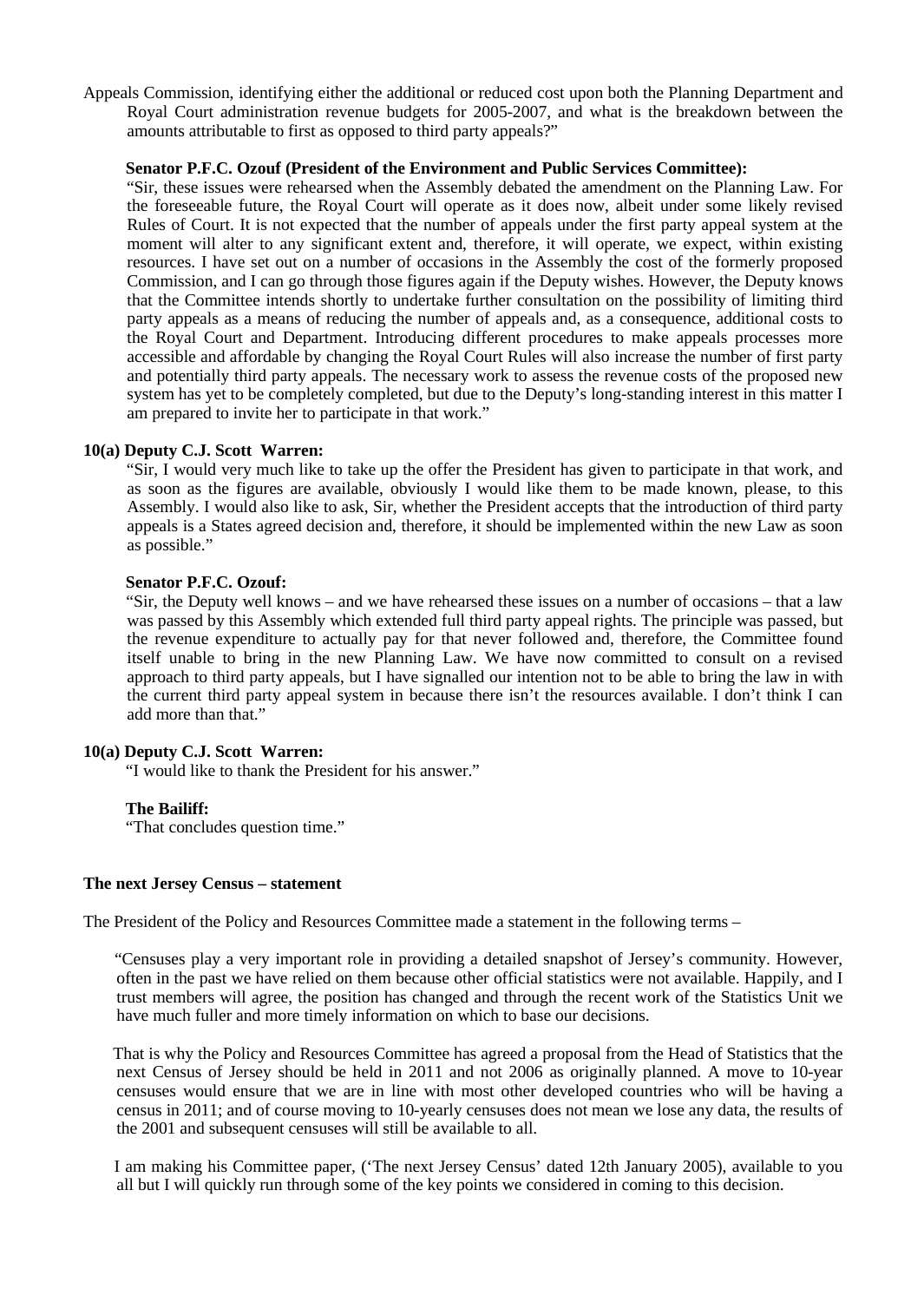To begin with I would like to reassure members that we will continue to have an accurate measure of our population, which has in the past often been the key driver for undertaking frequent Censuses. During 2004 the Statistics Unit developed a methodology to provide an annual estimate of the population, now published in June of each year. So whilst 10-yearly censuses will still provide an actual count of the population, we no longer need to rely solely on them to enable us to accurately calculate it.

 Running a census is a major operation, so we must be sure that it is needed and is the best use of resources. If the Statistics Unit were to run a 2006 census it would mean they could not continue to expand the social and economic data necessary to inform debate and facilitate policy-making. Specifically a 2006 census would also divert resources away from the task of running the Household Expenditure Survey, which is currently underway, and which is essential to ensure that the RPI remains accurate.

 High quality economic and social data are vital for the Island and that is why the Committee has agreed to redirect some of the funding originally set aside for the Census to help develop statistics. Over the next 5 years the States will save around£500,000 by postponing the census. £200,000 of this saving will be invested into ensuring we have the appropriate statistical base for the important decisions we face. This is good for everyone, an enhanced service at a lower cost (better, simpler, cheaper).

 In drawing up his proposals, the Head of Statistics sought agreement from other Departments that they were comfortable with his proposal. They were, and the Committee is happy to fully endorse the proposal and to continue to support the work of the States of Jersey's Statistics Unit."

#### **Shadow Scrutiny Panels: appointment of member**

THE STATES, adopting a proposition of the Privileges and Procedures Committee, appointed Deputy Julian Alexander Bernstein of St. Brelade as a member of the Shadow Scrutiny Panels.

#### **Windfarm, near Les Ecréhous**

THE STATES, adopting a proposition of the Policy and Resources Committee, agreed that the French Government be requested to consult with the Island Authorities on the proposal to construct an offshore windfarm in French territorial waters off Saint-Rémy-des-Landes, Normandy, before any final decision was taken.

Members present voted as follows –

| <b>POUR: 42</b>            | <b>CONTRE: 1</b>       | <b>ABSTAIN: 0</b> |
|----------------------------|------------------------|-------------------|
| Senator J.A. Le Maistre    | Deputy P.N. Troy $(B)$ |                   |
| Senator S. Syvret          |                        |                   |
| Senator L. Norman          |                        |                   |
| Senator F.H. Walker        |                        |                   |
| Senator W. Kinnard         |                        |                   |
| Senator T.A. Le Sueur      |                        |                   |
| Senator P.V.F. Le Claire   |                        |                   |
| Senator P.F. Routier       |                        |                   |
| Senator M.E. Vibert        |                        |                   |
| Senator P.F.C. Ozouf       |                        |                   |
| Connétable of St. Brelade  |                        |                   |
| Connétable of St. Mary     |                        |                   |
| Connétable of St. Peter    |                        |                   |
| Connétable of St. Clement  |                        |                   |
| Connétable of St. Helier   |                        |                   |
| Connétable of Trinity      |                        |                   |
| Connétable of St. Lawrence |                        |                   |
| Connétable of Grouville    |                        |                   |
| Connétable of St. John     |                        |                   |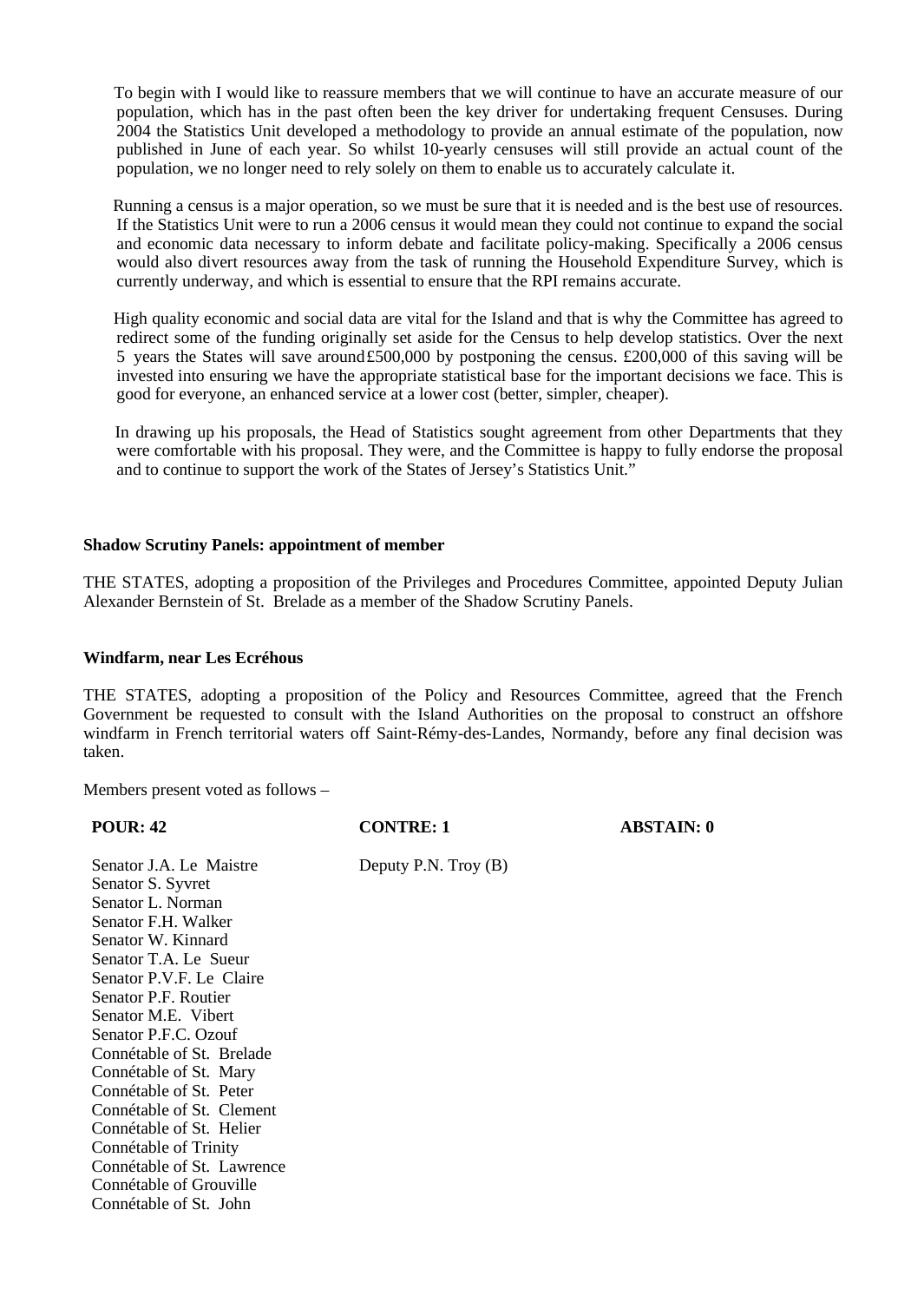Deputy of Trinity Deputy R.C. Duhamel (S) Deputy A. Breckon (S) Deputy J.J. Huet (H) Deputy of St. Martin Deputy of St. John Deputy T.J. Le Main (H) Deputy M.F. Dubras (L) Deputy J.L. Dorey (H) Deputy C.J. Scott Warren (S) Deputy L.J. Farnham (S) Deputy R.G. Le Hérissier (S) Deputy J.B. Fox (H) Deputy J-A. Bridge (H) Deputy J.A. Bernstein (B) Deputy S.C. Ferguson (B) Deputy of St. Mary Deputy of St. Ouen Deputy M.A. Taylor (C) Deputy of Grouville Deputy of St. Peter Deputy J.A. Hilton (H) Deputy G.W.J. de Faye (H)

#### **Change in Presidency**

The Bailiff retired from the Chair during consideration of the proposition of the Policy and Resources Committee concerning a windfarm, near Les Ecréhous, and the meeting continued under the Presidency of Mr. Michael Nelson de la Haye, Greffier of the States.

#### **Draft Medicines (Amendment No. 2) (Jersey) Law 200- P.214/2004**

THE STATES, subject to the sanction of Her Most Excellent Majesty in Council, adopted a Law entitled the Medicines (Amendment No. 2) (Jersey) Law 200-.

# **Draft Housing (General Provisions) (Amendment No. 21) (Jersey) Regulations 200- P.226/2004**

THE STATES commenced consideration of the draft Housing (General Provisions) (Amendment No. 21) (Jersey) Regulations 200-, and adopted the Preamble.

Members present voted as follows –

Connétable of St. Clement Connétable of St. Helier

| <b>POUR: 37</b>           | <b>CONTRE: 3</b>           | <b>ABSTAIN: 0</b> |
|---------------------------|----------------------------|-------------------|
| Senator J.A. Le Maistre   | Senator S. Syvret          |                   |
| Senator L. Norman         | Deputy R.C. Duhamel (S)    |                   |
| Senator W. Kinnard        | Deputy G.C.L. Baudains (C) |                   |
| Senator T.A. Le Sueur     |                            |                   |
| Senator P.V.F. Le Claire  |                            |                   |
| Senator P.F. Routier      |                            |                   |
| Senator P.F.C. Ozouf      |                            |                   |
| Connétable of St. Saviour |                            |                   |
| Connétable of St. Brelade |                            |                   |
| Connétable of St. Mary    |                            |                   |
| Connétable of St. Peter   |                            |                   |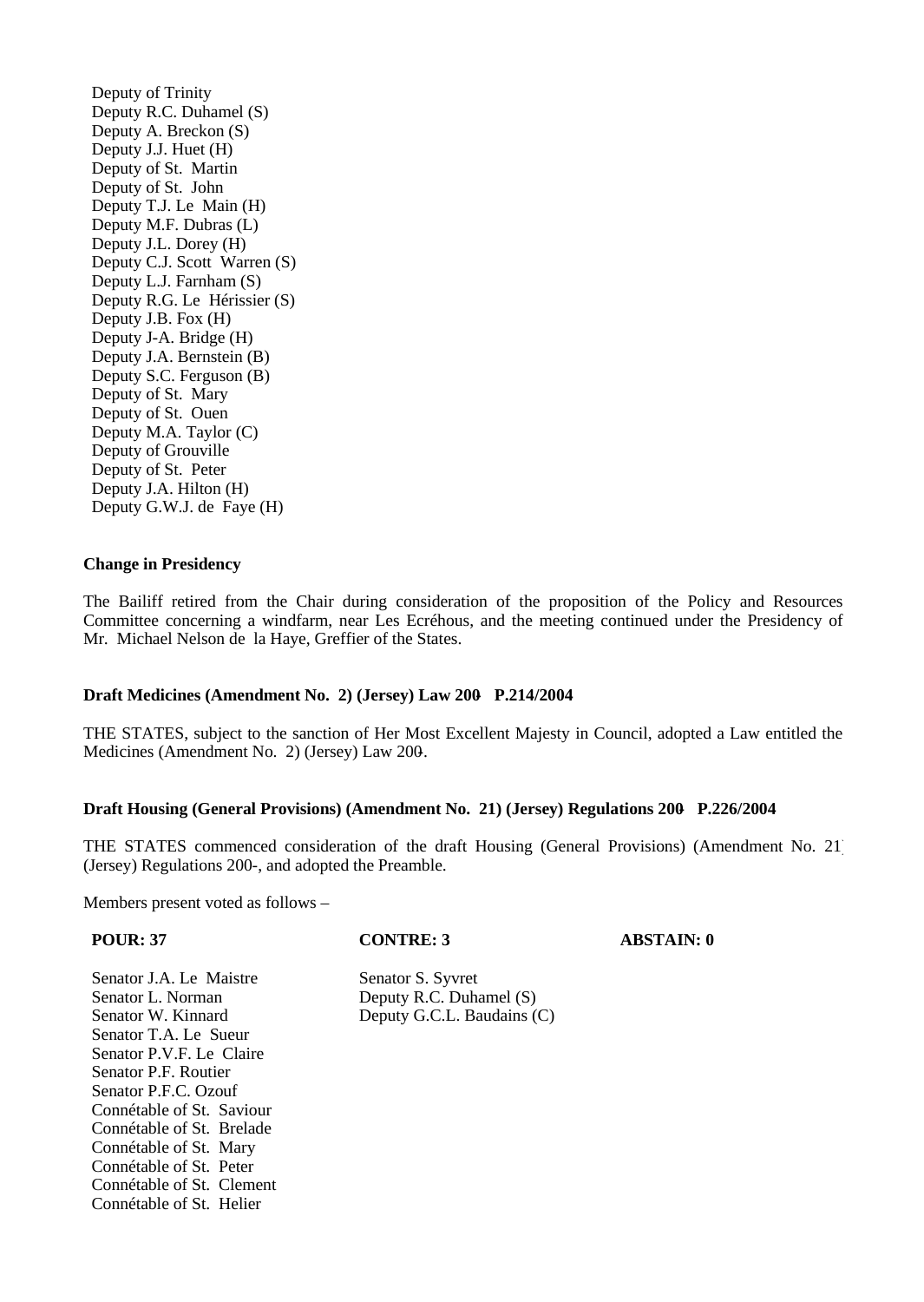Connétable of Trinity Connétable of St. Lawrence Connétable of Grouville Connétable of St. John Deputy of Trinity Deputy A. Breckon (S) Deputy of St. Martin Deputy T.J. Le Main (H) Deputy M.F. Dubras (L) Deputy J.L. Dorey (H) Deputy P.N. Troy (B) Deputy C.J. Scott Warren (S) Deputy L.J. Farnham (S) Deputy R.G. Le Hérissier (S) Deputy J.B. Fox (H) Deputy J-A. Bridge (H) Deputy J.A. Bernstein (B) Deputy S.C. Ferguson (B) Deputy of St. Mary Deputy of St. Ouen Deputy of Grouville Deputy of St. Peter Deputy J.A. Hilton (H) Deputy G.W.J. de Faye (H)

Regulations 1 and 2 were adopted.

THE STATES, in pursuance of Articles 10 and 15 of the Housing (Jersey) Law 1949, made Regulations entitled the Housing (General Provisions) (Amendment No. 21) (Jersey) Regulations 2005.

# **Jersey Police Complaints Authority: appointment of members – P.232/2004**

THE STATES, adopting a proposition of the Home Affairs Committee, referred to their Act dated 13th April 1993, when they approved, in principle, the establishment of an independent Jersey Police Complaints Authority and their Act dated 7th November 2000, in which they approved the appointment of Mr. Leslie May F.C.C.A. as its Chairman, and, in accordance with Article 2 of and the Schedule to the Poli (Complaints and Discipline) (Jersey) Law 1999 –

- (a) appointed the following member of the Jersey Police Complaints Authority for a further period of one year only, with effect from 1st January 2005 –
	- Mr. Derek Le Maistre;
- (b) appointed the following members of the Jersey Police Complaints Authority for a period of 3 years, with effect from 1st January 2005 –

 Mr. Brian Curtis Mr. Thomas Lindsay Slattery.

#### **H.M. Prison, La Moye, cell block, kitchen, electrical substation and fuel farm – approval of drawings – P.2/2005 Comments**

THE STATES, adopting a proposition of the Home Affairs Committee –

 (a) approved the drawings listed in the Appendix to the report of the Home Affairs Committee dated 4th January 2005, showing the proposed construction of a two-storey accommodation block for prisoners and a kitchen within the boundary of H.M. Prison, La Moye, St. Brelade together with an electrical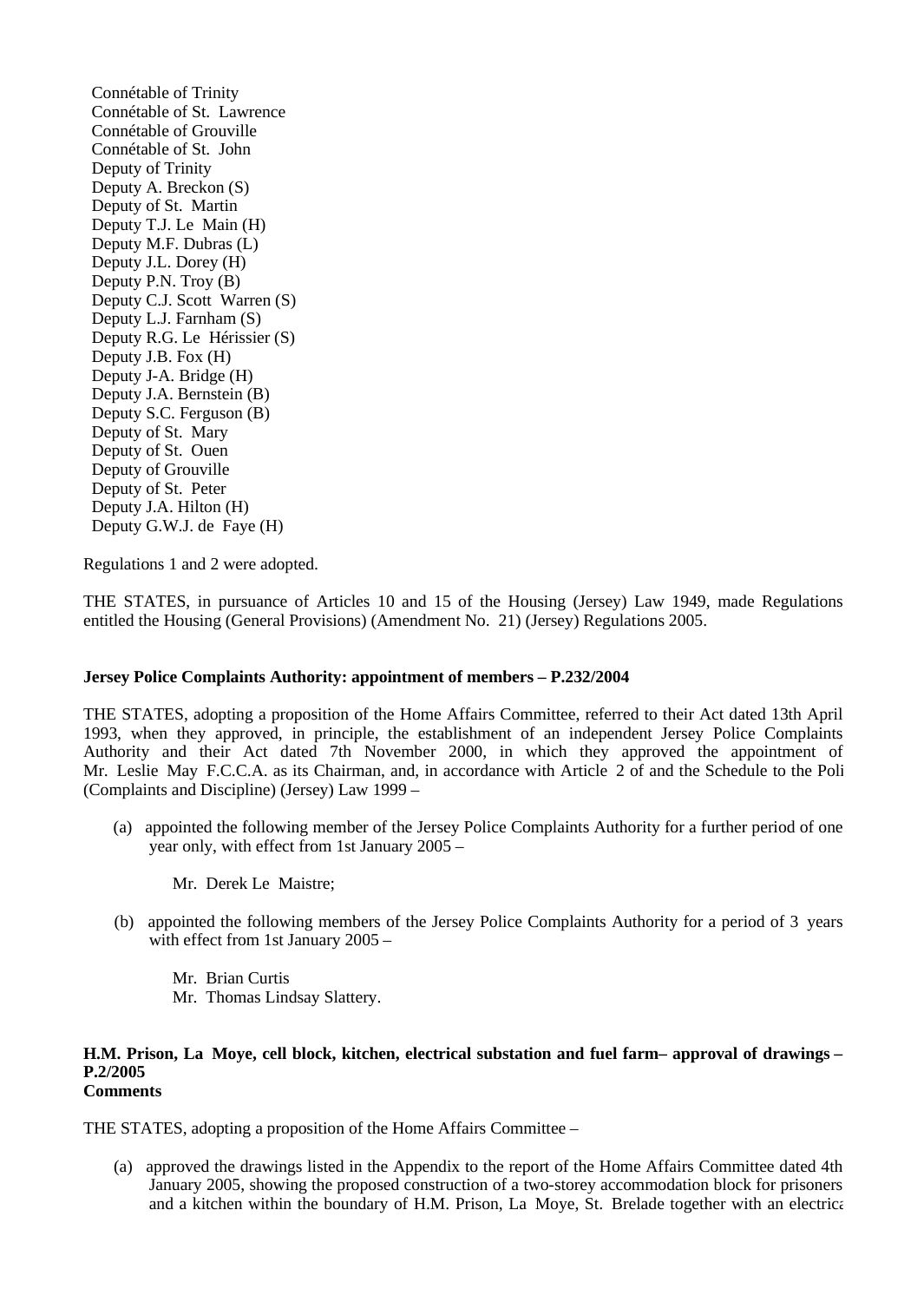substation and fuel storage area adjacent to the boundary; and,

(b) authorised the Greffier of the States to sign the said drawings on behalf of the States.

Members present voted as follows –

| <b>POUR: 42</b>              | <b>CONTRE: 1</b>      | <b>ABSTAIN: 1</b> |                 |
|------------------------------|-----------------------|-------------------|-----------------|
| Senator J.A. Le Maistre      | Deputy J.L. Dorey (H) | Deputy<br>(C)     | G.C.L. Baudains |
| Senator F.H. Walker          |                       |                   |                 |
| Senator W. Kinnard           |                       |                   |                 |
| Senator T.A. Le Sueur        |                       |                   |                 |
| Senator P.V.F. Le Claire     |                       |                   |                 |
| Senator P.F. Routier         |                       |                   |                 |
| Senator M.E. Vibert          |                       |                   |                 |
| Connétable of St. Ouen       |                       |                   |                 |
| Connétable of St. Saviour    |                       |                   |                 |
| Connétable of St. Brelade    |                       |                   |                 |
| Connétable of St. Mary       |                       |                   |                 |
| Connétable of St. Peter      |                       |                   |                 |
| Connétable of St. Clement    |                       |                   |                 |
| Connétable of St. Helier     |                       |                   |                 |
| Connétable of Trinity        |                       |                   |                 |
| Connétable of St. Lawrence   |                       |                   |                 |
| Connétable of Grouville      |                       |                   |                 |
| Connétable of St. John       |                       |                   |                 |
| Deputy of Trinity            |                       |                   |                 |
| Deputy R.C. Duhamel (S)      |                       |                   |                 |
| Deputy A. Breckon (S)        |                       |                   |                 |
| Deputy J.J. Huet (H)         |                       |                   |                 |
| Deputy of St. Martin         |                       |                   |                 |
| Deputy of St. John           |                       |                   |                 |
| Deputy T.J. Le Main (H)      |                       |                   |                 |
| Deputy P.N. Troy (B)         |                       |                   |                 |
| Deputy F.G. Voisin (L)       |                       |                   |                 |
| Deputy C.J. Scott Warren (S) |                       |                   |                 |
| Deputy L.J. Farnham (S)      |                       |                   |                 |

# **Senatorial Elections 2005 – P.221/2004**

Deputy R.G. Le Hérissier (S)

Deputy J.B. Fox (H) Deputy J-A. Bridge H) Deputy G.P. Southern (H) Deputy J.A. Bernstein (B) Deputy S.C. Ferguson (B) Deputy of St. Mary Deputy of St. Ouen Deputy M.A. Taylor (C) Deputy of Grouville Deputy of St. Peter Deputy J.A. Hilton (H) Deputy G.W.J. de Faye (H)

THE States commenced consideration of a proposition of Deputy Peter Nicholas Troy of St. Brelade concerning Senatorial Elections 2005, and, adopting a proposition of Senator Jean Amy Le Maistre, agreed to suspend Standing Order 44(1) relating to the declaration of financial interests for the purpose of considering the matter in which they had a direct pecuniary interest.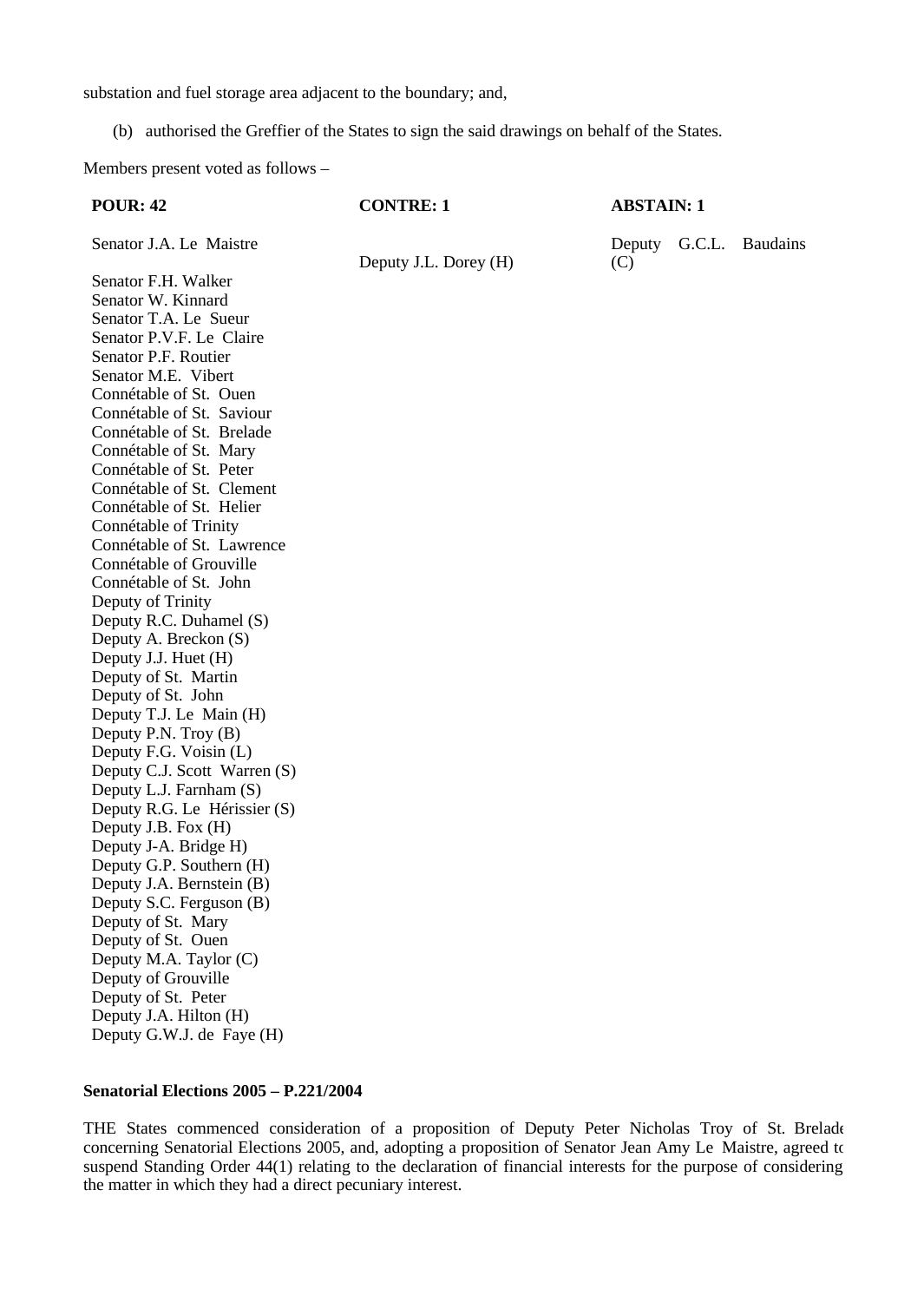THE STATES, following consideration, adopted a proposition of Senator Jean Amy Le Maistre that, in accordance with Standing Order 26A(1), the question be now put.

Members present voted as follows –

| <b>POUR: 28</b>                                                                                                                                                                                                                                                                                                                                                                                                                                       | <b>CONTRE: 17</b>                                                                                                                                                                                                                                                               | <b>ABSTAIN: 1</b>        |
|-------------------------------------------------------------------------------------------------------------------------------------------------------------------------------------------------------------------------------------------------------------------------------------------------------------------------------------------------------------------------------------------------------------------------------------------------------|---------------------------------------------------------------------------------------------------------------------------------------------------------------------------------------------------------------------------------------------------------------------------------|--------------------------|
| Senator J.A. Le Maistre<br>Senator L. Norman<br>Senator F.H. Walker<br>Senator T.A. Le Sueur<br>Connétable of St. Ouen<br>Connétable of St. Saviour<br>Connétable of St. Brelade<br>Connétable of St. Mary<br>Connétable of St. Peter<br>Connétable of St. Helier<br>Connétable of Trinity                                                                                                                                                            | Senator W. Kinnard<br>Senator P.F. Routier<br>Senator M.E. Vibert<br>Senator P.F.C. Ozouf<br>Connétable of St. Clement<br>Deputy A. Breckon (S)<br>Deputy J.J. Huet (H)<br>Deputy of St. Martin<br>Deputy M.F. Dubras (L)<br>Deputy G.C.L. Baudains (C)<br>Deputy P.N. Troy (B) | Senator P.V.F. Le Claire |
| Connétable of St. Lawrence<br>Connétable of Grouville<br>Connétable of St. John<br>Deputy of Trinity<br>Deputy R.C. Duhamel (S)<br>Deputy of St. John<br>Deputy T.J. Le Main (H)<br>Deputy J.L. Dorey (H)<br>Deputy F.G. Voisin (L)<br>Deputy L.J. Farnham (S)<br>Deputy R.G. Le Hérissier (S)<br>Deputy J.B. Fox (H)<br>Deputy J-A. Bridge (H)<br>Deputy S.C. Ferguson (B)<br>Deputy of St. Mary<br>Deputy M.A. Taylor (C)<br>Deputy J.A. Hilton (H) | Deputy C.J. Scott Warren<br>(S)<br>Deputy G.P. Southern (H)<br>Deputy J.A. Bernstein (B)<br>Deputy of St. Ouen<br>Deputy of St. Peter<br>Deputy G.W.J. de Faye (H)                                                                                                              |                          |

THE STATES rejected the proposition of Deputy Peter Nicholas Troy of St. Brelade requesting themto –

- (a) agree that draft legislation should be prepared and submitted to the States for approval to provide that $-$ 
	- (i) any Senator elected for a 6-year term in 2002 should be permitted, on a purely voluntary basis, to submit himself or herself for re-election during the 2005 election for Senators whilst remaining in office as a member of the States until the successful candidates in that election were sworn in;
	- (ii) the number of Senators to be elected during the 2005 election for Senators should be the total of the 6 ordinary vacancies and the number of Senators elected in 2002 submitting themselves for re-election;
	- (iii) any Senator elected in 2002 submitting himself or herself for re-election who was not successful in the above election would leave office when the successful candidates were sworn in with no form of compensation notwithstanding the fact that he or she was initially elected in 2002 for a term of office of 6 years;
	- (iv) unless the States should otherwise resolve to amend the term of office of Senators, the 6 candidates obtaining the largest number of votes in the 2005 election should be elected for  $\epsilon$ period of 6 years and the remaining successful candidates for a period of 3 years.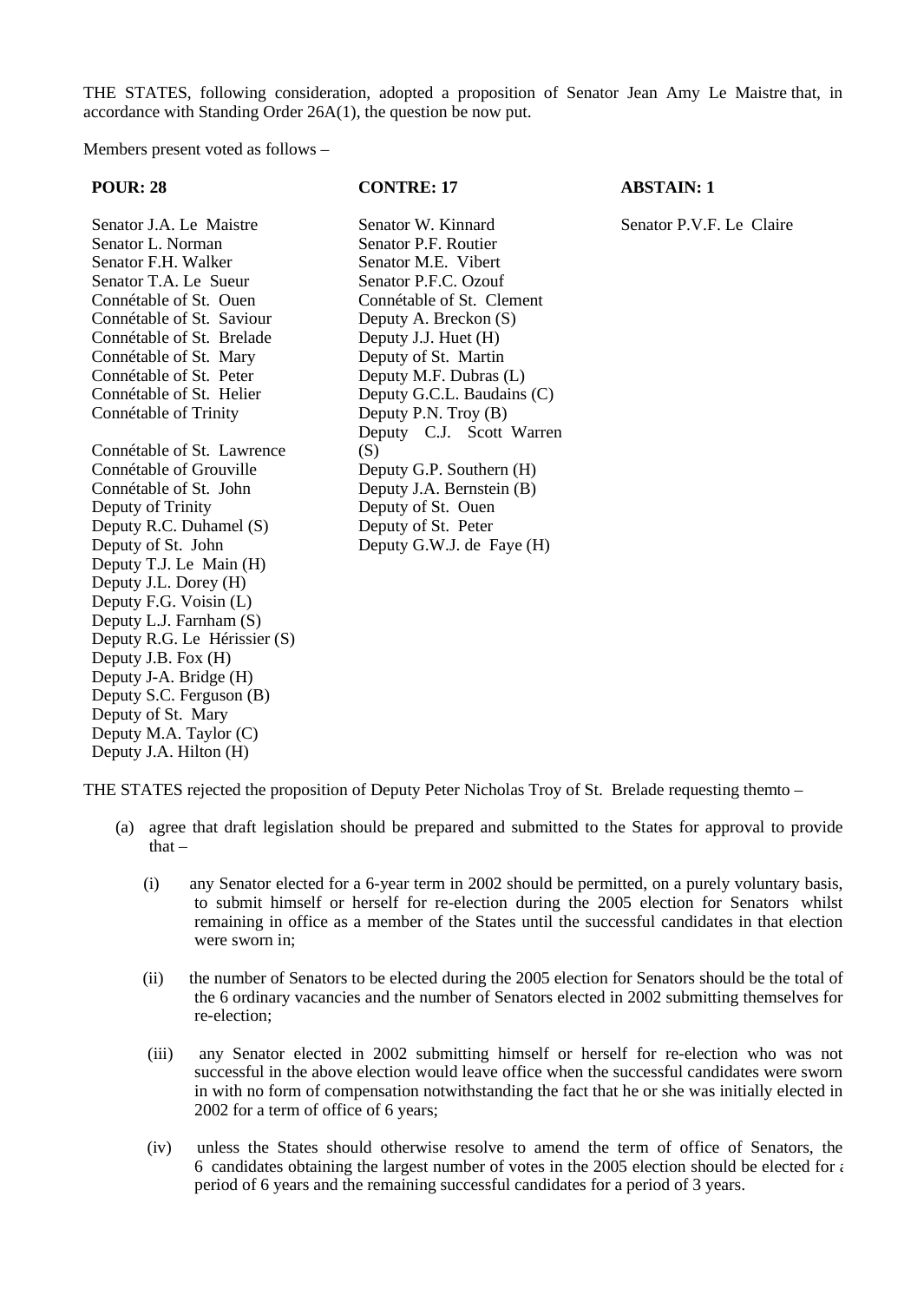(b) charge the Privileges and Procedures Committee to bring forward for approval the necessary legislation as soon as practicable.

Members present voted as follows –

#### **POUR: 11 CONTRE: 36 ABSTAIN: 1**

Senator W. Kinnard Senator J.A. Le Maistre Senator P.F. Routier Deputy R.C. Duhamel (S) Senator S. Syvret Deputy A. Breckon (S) Senator L. Norman<br>Deputy J.J. Huet (H) Senator F.H. Walker Deputy J.J. Huet (H) Senator F.H. Walker<br>Deputy of St. Martin Senator T.A. Le Sueur Deputy of St. Martin<br>Deputy of St. John Deputy T.J. Le Main (H) Senator M.E. Vibert<br>Deputy G.C.L. Baudains (C) Senator P.F.C. Ozouf Deputy G.C.L. Baudains (C) Senator P.F.C. Ozouf<br>Deputy P.N. Troy (B) Connétable of St. Ouen Deputy P.N. Troy  $(B)$ Deputy J-A. Bridge (H) Connétable of St. Saviour Deputy G.P. Southern (H) Connétable of St. Brelade

Senator P.V.F. Le Claire Connétable of St. Mary Connétable of St. Peter Connétable of St. Clement Connétable of St. Helier Connétable of Trinity Connétable of St. Lawrence Connétable of Grouville Connétable of St. John Deputy of Trinity Deputy M.F. Dubras (L) Deputy J.L. Dorey (H) Deputy F.G. Voisin (L) Deputy C.J. Scott Warren (S) Deputy L.J. Farnham (S) Deputy R.G. Le Hérissier (S) Deputy J.B. Fox (H) Deputy J.A. Bernstein (B) Deputy S.C. Ferguson (B) Deputy of St. Mary Deputy of St. Ouen Deputy M.A. Taylor (C) Deputy of Grouville Deputy of St. Peter Deputy J.A. Hilton (H) Deputy G.W.J. de Faye (H)

#### **Connétables: voluntary re-election in 2005 – P.3/2005 – withdrawn**

THE STATES noted that, following the rejection of the proposition of Deputy Peter Nicholas Troy of St. Brelade concerning Senatorial Elections 2005, (P.221/2004 lodged "au Greffe" on 4th December 2004), Senator Michael Edward Vibert had withdrawn the proposition concerning Connétables: voluntary re-election in 2005, (P.3/2005 lodged "au Greffe" on 4th January 2005).

# **States Members' remuneration: register – P.225/2004**

THE STATES rejected a proposition of the Privileges and Procedures Committee requesting them to agree that a Register of States Members' Remuneration should be established with immediate effect, showing the name of each elected States member and the total amount of remuneration and expenses, if any, received by each member, and that the Register should be updated by the Treasurer of the States as changes occurred and made available for public inspection by the Greffier of the States.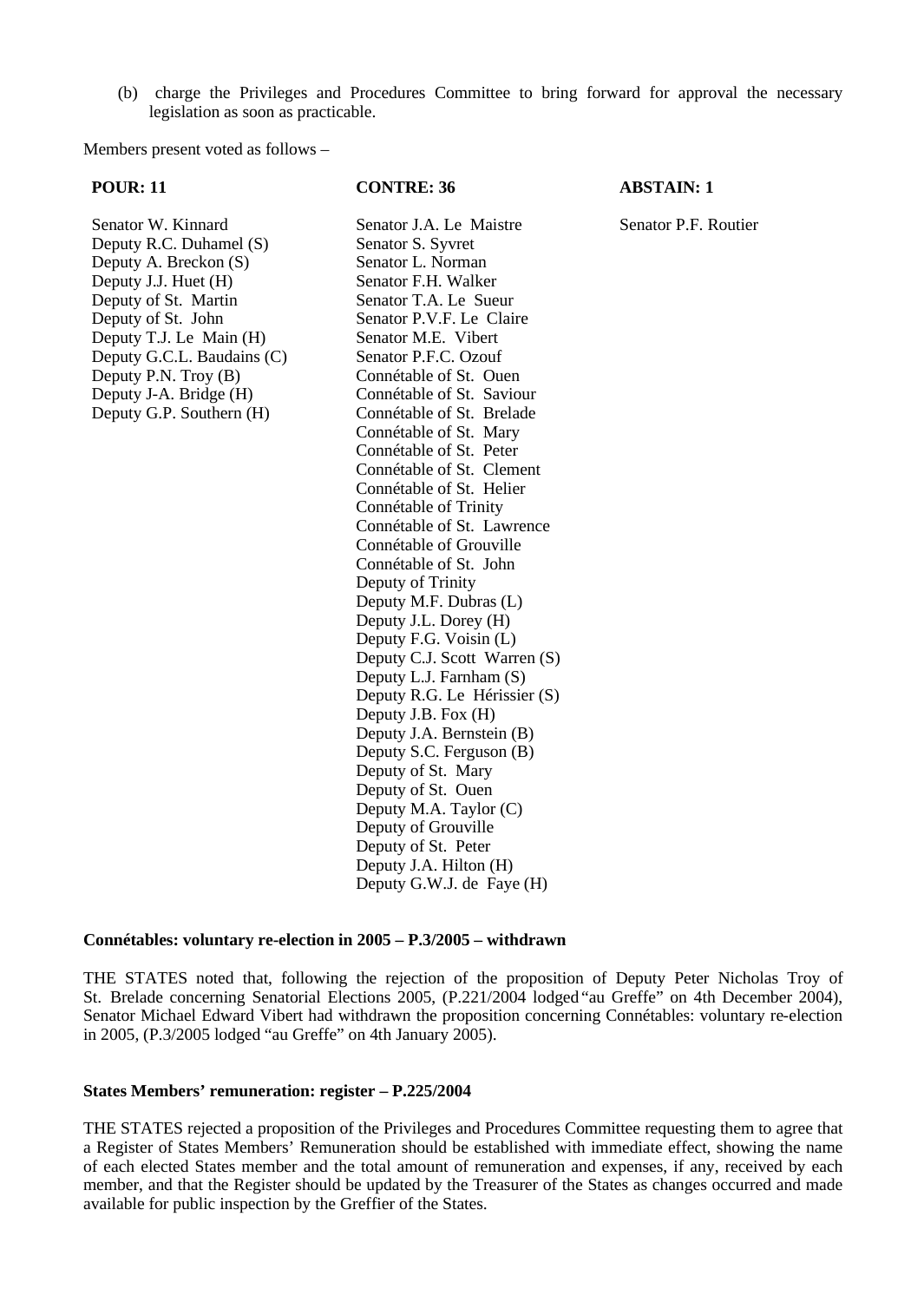Members present voted as follows –

Senator S. Syvret Senator J.A. Le Maistre<br>
Senator W. Kinnard Senator L. Norman Senator W. Kinnard<br>
Senator P.V.F. Le Claire<br>
Senator F.H. Walker Senator P.V.F. Le Claire Senator P.F.C. Ozouf Senator T.A. Le Sueur Connétable of St. Peter<br>
Connétable of St. Clement<br>
Connétable of St. Clement<br>
Connétable of St. Ouen Connétable of St. Clement<br>
Connétable of St. Ouen<br>
Connétable of St. Saviour Deputy R.C. Duhamel (S)<br>Deputy A. Breckon (S) Deputy A. Breckon (S) Connétable of St. Brelade<br>Deputy J.L. Dorey Connétable of St. Mary Deputy J.L. Dorey Connétable of St. Mary<br>
Deputy P.N. Troy (B) Connétable of St. Helier Deputy F.G. Voisin  $(L)$ Deputy C.J. Scott Warren (S) Connétable of St. Lawrence Deputy L.J. Farnham (S) Connétable of Grouville<br>Deputy R.G. Le Hérissier (S) Connétable of St. John Deputy R.G. Le Hérissier (S) Deputy J-A. Bridge (H) Deputy of Trinity<br>Deputy G.P. Southern (H) Deputy J.J. Huet (H) Deputy G.P. Southern (H) Deputy J.J. Huet (H)<br>Deputy J.A. Bernstein (B) Deputy of St. Martin Deputy J.A. Bernstein (B) Deputy of St. Martin Deputy S.C. Ferguson (B) Deputy of St. John Deputy S.C. Ferguson (B)<br>Deputy of St. Mary Deputy of St. Mary Deputy T.J. Le Main (H)<br>Deputy of St. Ouen Deputy M.F. Dubras (L) Deputy M.A. Taylor (C) Deputy G.C.L. Baudains (C)<br>Deputy of Grouville Deputy J.B. Fox (H) Deputy of Grouville Deputy of St. Peter Deputy J.A. Hilton (H)

Connétable of St. Helier<br>Connétable of Trinity Deputy M.F. Dubras (L) Deputy G.W.J. de Faye (H)

# **Senators and Deputies: terms of office – P.227/2004 Comments**

THE STATES commenced consideration of a proposition of Deputy Alan Breckon of St. Saviour requesting them –

- $(1)$  to agree that
	- (a) the term of office of Senators should be reduced from 6 years to 4 years and the term of office  $\epsilon$ Deputies increased from 3 years to 4 years;
	- (b) the ordinary elections for Senators and for Deputies should be held on the same day;
	- (c) the States Assembly would not meet, except in exceptional circumstances, between the first nomination meeting for candidates at an ordinary election and the day after the poll of electors,

 and to charge the Privileges and Procedures Committee to present to the States for approval the necessary legislation;

 (2) to charge the Privileges and Procedures Committee to review the term of office and the timing of elections for the office of Connétable and to report back to the States with recommendations.

After discussion, Deputy Maurice François Dubras of St. Lawrence proposed that the States move to the consideration of the next item on the Order Paper, which proposition was adopted.

Members present voted as follows –

**POUR: 24 CONTRE: 20 ABSTAIN: 0**

Senator F.H. Walker Senator J.A. Le Maistre

**POUR: 23 CONTRE: 24 ABSTAIN: 0**